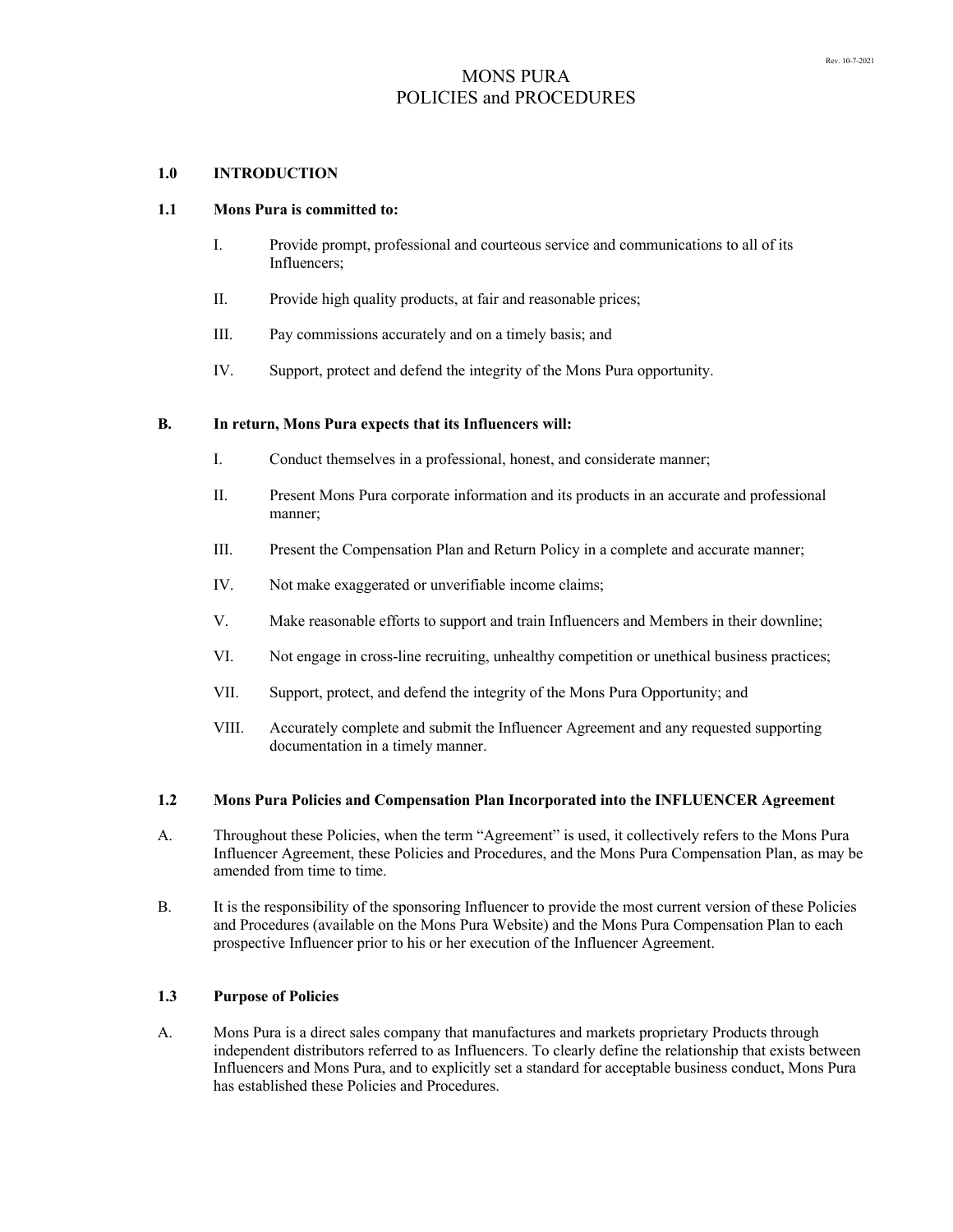- B. Mons Pura Influencers are required to comply with (1) all of the Terms and Conditions set forth in the Influencer Agreement, which Mons Pura may amend in its sole discretion; (2) all federal, state, provincial, territorial, and local laws governing his or her Mons Pura business; and (3) these Policies and Procedures.
- C. Mons Pura Influencers must review the information in these Policies and Procedures carefully. Should an Influencer have any questions regarding a policy, procedure or rule, the Influencer is encouraged to seek an answer from his or her sponsor or any other upline Influencer. If further clarification is needed the Influencer may contact the Mons Pura Customer Service Department.

### **1.4 Changes, Amendments, and Modifications**

- A. Because federal, state, and local laws, as well as the business environment, periodically change, Mons Pura reserves the right to amend the Agreement in its sole and absolute discretion. Notification of amendments shall appear in official Mons Pura Materials.
- B. Any such amendment, change, or modification shall be effective immediately upon notice by one of the following methods:
	- I. posting on the official Mons Pura Website;
	- II. electronic mail (e-mail); or
	- III. in writing through the Mons Pura communication channels.

## **1.5 Delays**

Mons Pura shall not be responsible for delays or failures in performance of its obligations when such failure is due to circumstances beyond its reasonable control. This includes, without limitation, strikes, labor difficulties, transportation difficulties, riot, war, fire, weather, curtailment of a source of supply, or government decrees or orders. This disclaimer of liability also applies to any damages or injury caused by any error, omission, deletion, defect, interruption, failure of performance, delay in operation or transmission, computer virus, communication line failure, theft or destruction or unauthorized access to, alteration of, or use of record, whether for breach of contract, negligence, tortious behavior, or under any other cause of action.

### **1.6 Effective Date**

These Policies and Procedures shall become effective as of October  $7<sup>th</sup>$ , 2021 and, at such time, shall automatically supersede any prior Policies and Procedures (the "old Policies and Procedures"), and, on that date, the old Policies and Procedures shall cease to have any force or effect.

## **2.0 BASIC PRINCIPLES**

### **2.1 Becoming a Mons Pura Influencer**

- A. To become an INFLUENCER, an applicant must comply with the following requirements:
	- I. Be of the age of majority (not a minor) in his or her state/country of residence;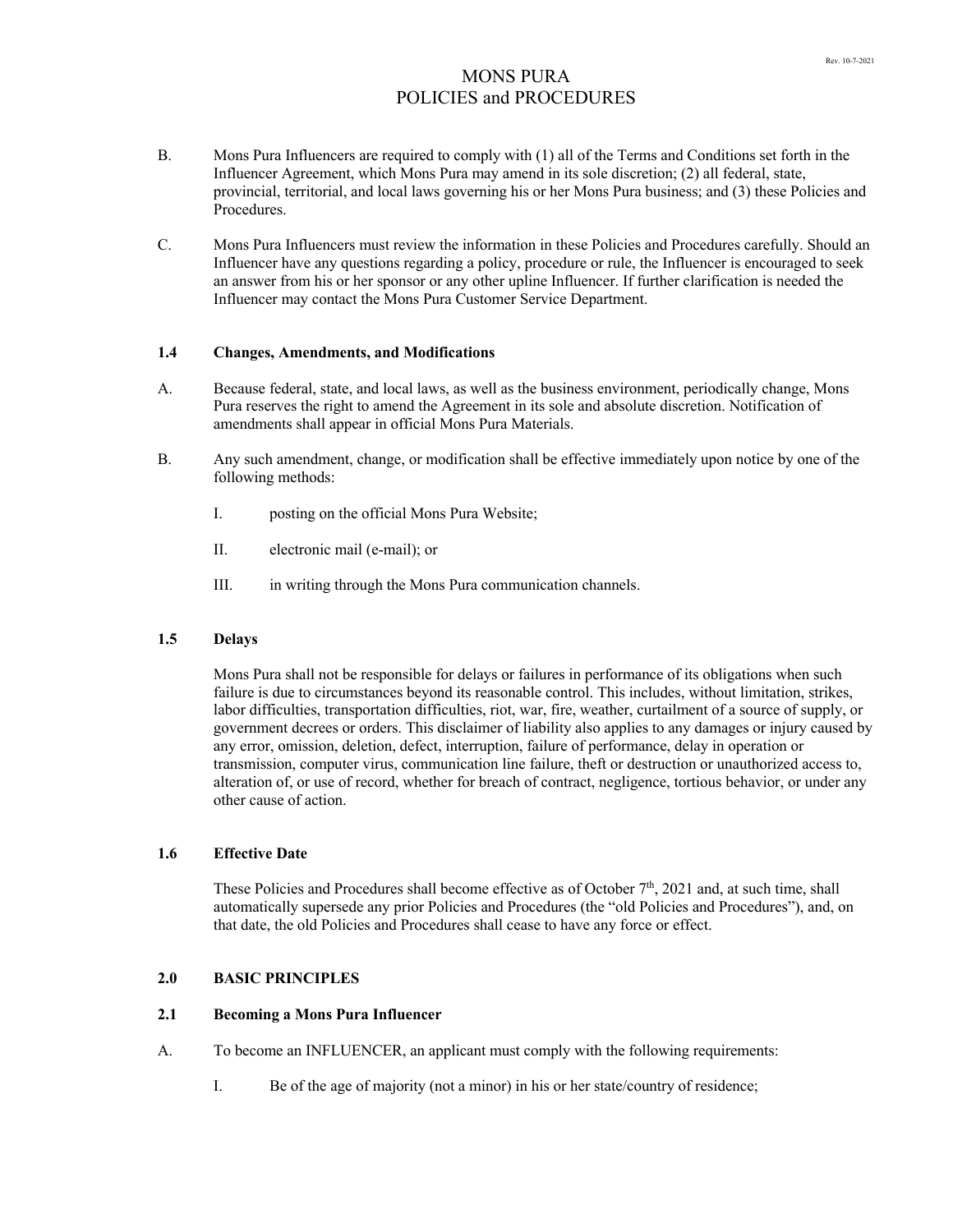- II. Reside or have a valid address in the United States or a U.S. territory;
- III. Have a valid Social Security Number, Federal Tax ID Number, or Taxpayer Identification Number (TIN/EIN) for his or her country of legal residence;
- IV. Submit a properly completed and signed Influencer Agreement to Mons Pura;

## **2.2 New Influencer Registration by Internet, Fax, Mail or Telephone**

- A. A potential new Influencer may self-enroll on the sponsor's website using the e-sign procedure. In such event, instead of a physically signed Influencer Agreement, Mons Pura will accept the web enrollment and Influencer Agreement by accepting the "electronic signature" stating the new Influencer has accepted the terms and conditions of such Influencer Agreement. Please note that such electronic signature constitutes a legally binding agreement between the Influencer and Mons Pura.
- B. The new Influencer will select a Mons Pura User Name and Password, which will be used to place orders, structure organizations, and track commissions and bonuses that will be connected to their unique Influencer ID number assigned to them upon their enrollment by Mons Pura.
- C. The Influencer may also enroll using a physical Influencer Agreement application available for download on the website, and following the instructions on the form.
- D. Each Influencer must have its own separate and distinct legal business name and SSN or TIN. If applicable, each Influencer will receive a separate 1099 at the end of each year.
- E. Purchasing more than one Influencer position, either personally or through other entities owned or controlled by the Influencer, for the sole purpose of qualifying for or triggering additional bonuses is strictly prohibited and is subject to the termination of some or all of the Influencer positions at the sole discretion of Mons Pura.

## **2.3 Rights Granted**

- A. Mons Pura hereby grants to the Influencer a non-exclusive right, based upon the terms and conditions contained in the Influencer Agreement and these Policies and Procedures, to:
	- 1. Purchase Mons Pura proprietary Products and services;
	- 2. Promote and sell Mons Pura proprietary Products and services; and

3. Sponsor new Influencers in the United States and other countries in which Mons Pura is doing business.

## **2.4 Personal Identification Numbers**

A. Each Influencer is required to provide his or her Social Security Number, or Federal Employee Identification Number (EIN/TIN), if located in the United States or any of its territories, to Mons Pura on the Influencer Agreement. Mons Pura reserves the right to withhold commission payments from any Influencer who fails to provide such information or who provides false information. International Influencers must provide the legal identification number associated with their country of residence, as applicable. Changes to the SS or EIN number must be submitted to Mons Pura through Customer Support with supporting documentation. The government identifying number must match the enrollment name of the Influencer or business and proof of such must be provided with changes or upon any request of Mons Pura.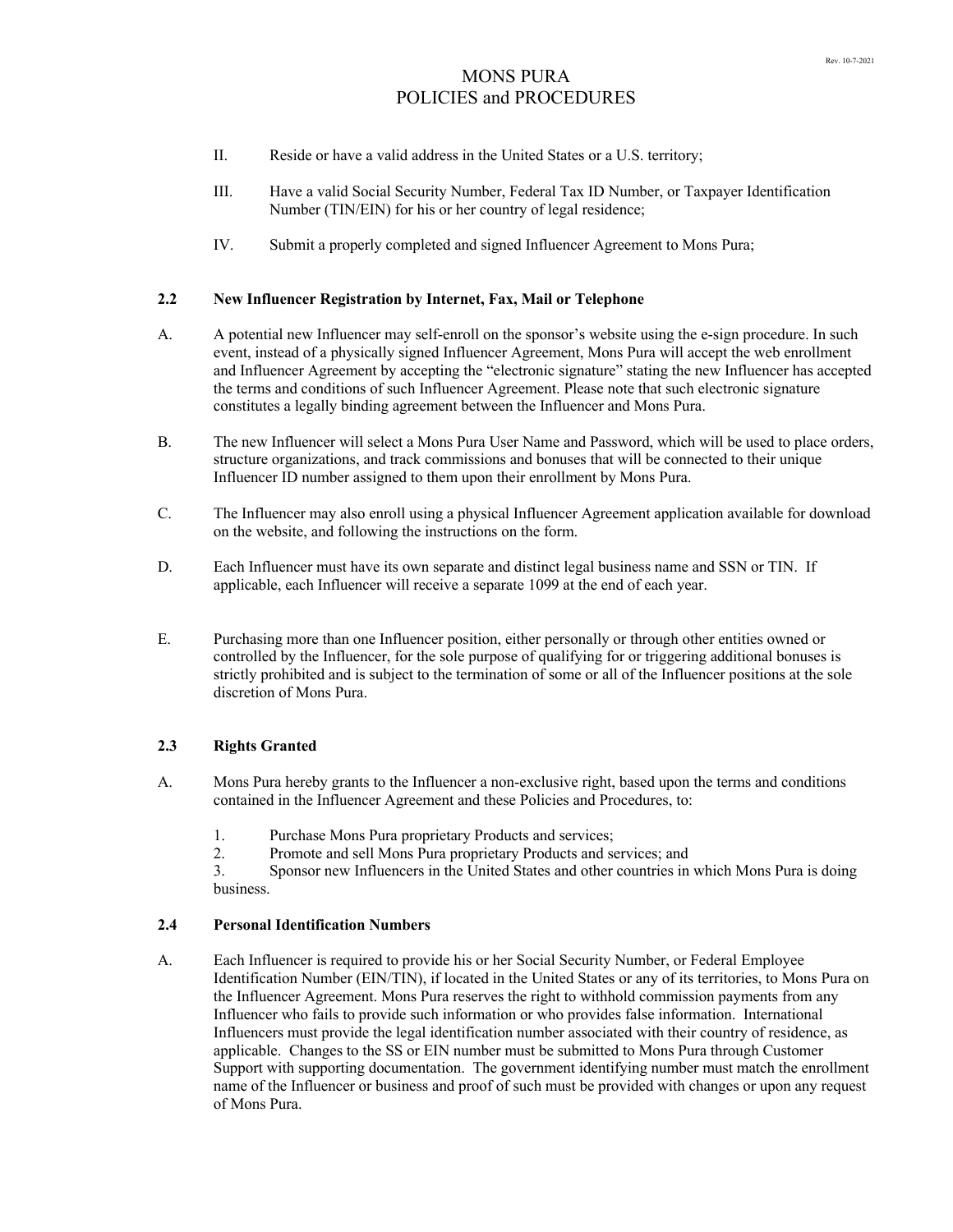B. Upon enrollment, Influencer will use their selected username and password to place orders, structure organizations, and track commissions and bonuses that are connected to their Mons Pura assigned ID number.

## **2.5 Renewals and Expiration of the Influencer Agreement**

- A. If the Influencer allows his or her Influencer Agreement to expire due to nonpayment the Influencer will lose any and all rights to his or her downline organization unless the Influencer re-activates within 90 days following the expiration of the agreement.
- B. If the former Influencer re-activates within the 90-day time limit, the Influencer will resume the rank and position held immediately prior to the expiration of the Influencer Agreement. However, such Influencer's 'paid as' level will not be restored unless he or she qualifies at that payout level in the new month. The Influencer is not eligible to receive commissions for the time period that the Influencer's distributorship was expired.
- C. Any Influencer whose agreement has expired and lapsed the 90-day grace period is not eligible to reapply for a Mons Pura business for 12 months following the expiration of the Influencer Agreement unless approved by Mons Pura.
- D. Any Influencer terminated by Mons Pura may not re-apply to do business for 12 months from their termination date and their application acceptance is at the discretion of Mons Pura.
- E. The downline of the expired Influencer will roll up to the immediate, active upline sponsor.

# **2.6 Business Entities**

- A. A corporation, partnership, LLC, or trust (collectively referred to as a "Business Entity") may apply to be a Mons Pura Influencer. This Influencer business and position will remain *temporary* until the proper documents are submitted. The entity must submit its Certificate of Incorporation, Articles of Organization, Partnership Agreement, Operating Agreement, or appropriate trust documents to Mons Pura, along with a properly completed Business Entity Registration form. Mons Pura must receive these documents within 14 days from the date the Influencer Agreement was signed. The Business Entity Registration form must be signed by all of the shareholders, partners, members or trustees of an entity. Members of the entity are jointly and severally liable for any indebtedness or other obligation to Mons Pura.
- B. A Mons Pura Influencer may change its status under the same sponsor from an individual to a partnership, LLC, corporation, trust or from one type of business entity to another by notifying Mons Pura and providing the appropriate paperwork as applicable.
- C. An Influencer may make a user name change by going to their Back Office and submitting the new user name. If the user name is available, the Back Office system will accept it as the new user name.

### **2.7 Independent Business Relationship; Indemnification for Actions**

- A. The Mons Pura Influencer is an independent contractor, and not a purchaser of a franchise or business opportunity. Therefore, each Influencer's success depends on his or her independent efforts.
- B. The agreement between Mons Pura and its Influencers does not create an employer/employee relationship, agency, partnership, or joint venture between Mons Pura and the Influencer.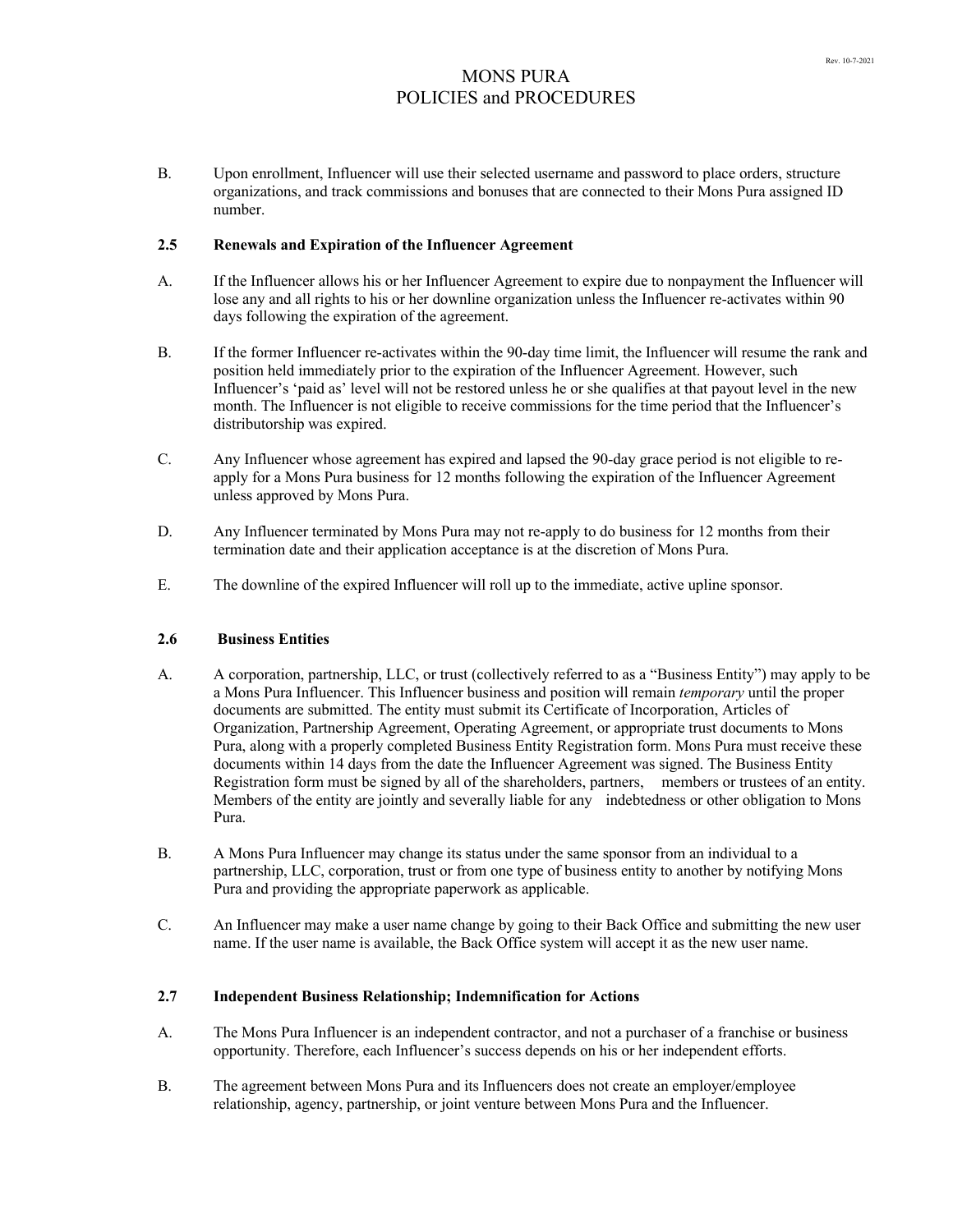- C. A Mons Pura Influencer shall not be treated as an employee of Mons Pura for any purposes, including, without limitation, for federal, state, or provincial tax purposes or taxes applicable to their country of residence/business. All Influencers are responsible for paying any and all taxes required, personally or as a business, including local, state, provincial, and federal taxes due from all compensation earned as an Influencer of Mons Pura. Any other compensation received by Influencers from Mons Pura will be governed by applicable U.S. or Canadian tax laws (or the tax laws of any other applicable jurisdiction). The Influencer has no express or implied authority to bind Mons Pura to any obligation or to make any commitments by or on behalf of Mons Pura. Each Influencer shall establish his or her own goals, hours, and methods of operation and sale, so long as he or she complies with the terms of the Influencer Agreement, these Policies and Procedures and applicable state, federal, and provincial laws or laws within their country of residence/business.
- D. The Mons Pura Influencer is fully responsible for all of his or her verbal and written communications made regarding Mons Pura proprietary Products, services, and the compensation plan that are not expressly contained within official Mons Pura materials. Influencers shall indemnify and hold harmless Mons Pura, its directors, officers, employees, and agents from any and against all liability including judgments, civil penalties, refunds, attorney fees and court costs incurred by Mons Pura as a result of the Influencer's unauthorized representations or actions. This Provision shall survive the termination of the Mons Pura Influencer Agreement.

## **2.8 Training**

A. Mons Pura Influencers shall be eligible to receive training, provided by their upline and Mons Pura, regarding Mons Pura's proprietary Products and services, business building information, including but not limited to the Mons Pura Website, training seminars and events sponsored by Mons Pura or by other organizations, at Mons Pura's discretion.

### **2.9 Errors or Questions**

A. If an Influencer has questions about, or believes any errors have been made regarding commissions, bonuses, business reports, orders, or charges, the Influencer must notify Mons Pura in writing within 30 days of the date of the error or incident in question. Any such errors, omissions or problems not reported within 30 days shall be deemed waived by the Influencer.

### **3.0 MONS PURA INFLUENCER RESPONSIBILITIES**

### **3.1 Correct Addresses and Personal Information**

- A. It is the responsibility of the Influencer to make sure Mons Pura has the correct mailing address, email address and personal contact information in their Back Office.
- B. An Influencer planning to move needs to update his or her new address, telephone numbers and other pertinent contact information on their Mons Pura business website.

## **3.2 Training and Leadership**

A. Any Mons Pura Influencer who sponsors another Influencer into Mons Pura should ensure his or her downline is properly operating his or her Mons Pura business. Sponsoring Influencers should have ongoing contact and communication with the Influencers in their downline organizations. Examples of communication may include but are not limited to: newsletters, written correspondence, telephone,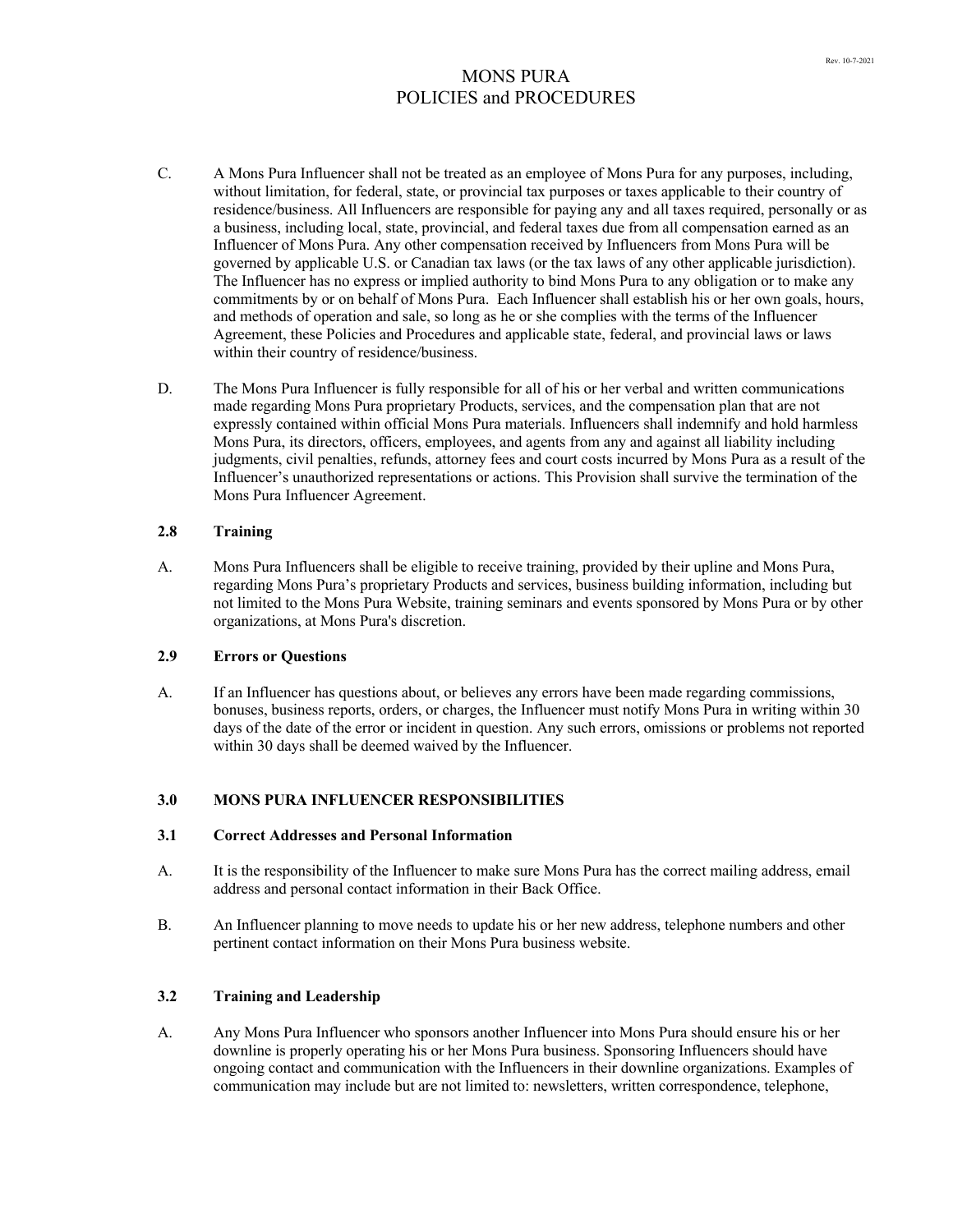contact, team calls, voice-mail, e-mail, personal meetings, accompaniment of downline Influencers to Mons Pura meetings and training sessions and any other related functions.

- B. A Sponsoring Mons Pura Influencer should monitor the Influencers in his or her downline organizations to ensure that downline Influencers do not make improper product or business claims, or engage in any illegal or inappropriate conduct. Upon request, such Influencer should be able to provide documented evidence to Mons Pura of his or her ongoing fulfillment of the responsibilities of a sponsor.
- C. Upline Influencers are encouraged to motivate and train new Influencers about Mons Pura's proprietary Products and services, effective sales techniques, the Mons Pura compensation plan and compliance with company policies and procedures.
- D. As an Influencer progresses through the various levels of leadership, he or she may become more experienced in sales techniques, product knowledge and understanding of the Mons Pura program. With this in mind, he or she will be called upon to share this knowledge with less experienced Influencers within their organizations. Mons Pura expects Influencers at the highest ranks to exhibit exemplary behavior in their roles as leaders.
- E. Regardless of their level of achievement, Influencers are encouraged to continue to promote sales through the recruitment of new Influencers and through serving their existing organization.
- F. We emphasize and encourage all Influencers to become familiar with all of Mons Pura's Products and services.

## **3.3 Reporting Policy Violation**

- A. An Influencer who observes a policy violation by another Influencer should submit an e-mail about the violation directly to the Mons Pura corporate office. The email shall set forth the details of the incident as follows:
	- 1. The nature of the violation;
	- 2. Specific facts to support the allegations;
	- 3. Dates;
	- 4. Number of occurrences;
	- 5. Persons involved; and
	- 6. Supporting documentation
- B. Once the matter has been presented to Mons Pura, it will be researched thoroughly by the Compliance Department and appropriate action will be taken if required.
- C. This section refers to the general reporting of policy violations as observed by other Influencers for the mutual effort to support, protect, and defend the integrity of the Mons Pura business and opportunity. If an Influencer has a grievance or complaint against another Influencer which directly relates to his or her Mons Pura business, the procedures set forth in Section 12.1 (grievances) must be followed.

## **3.4 Sponsorship**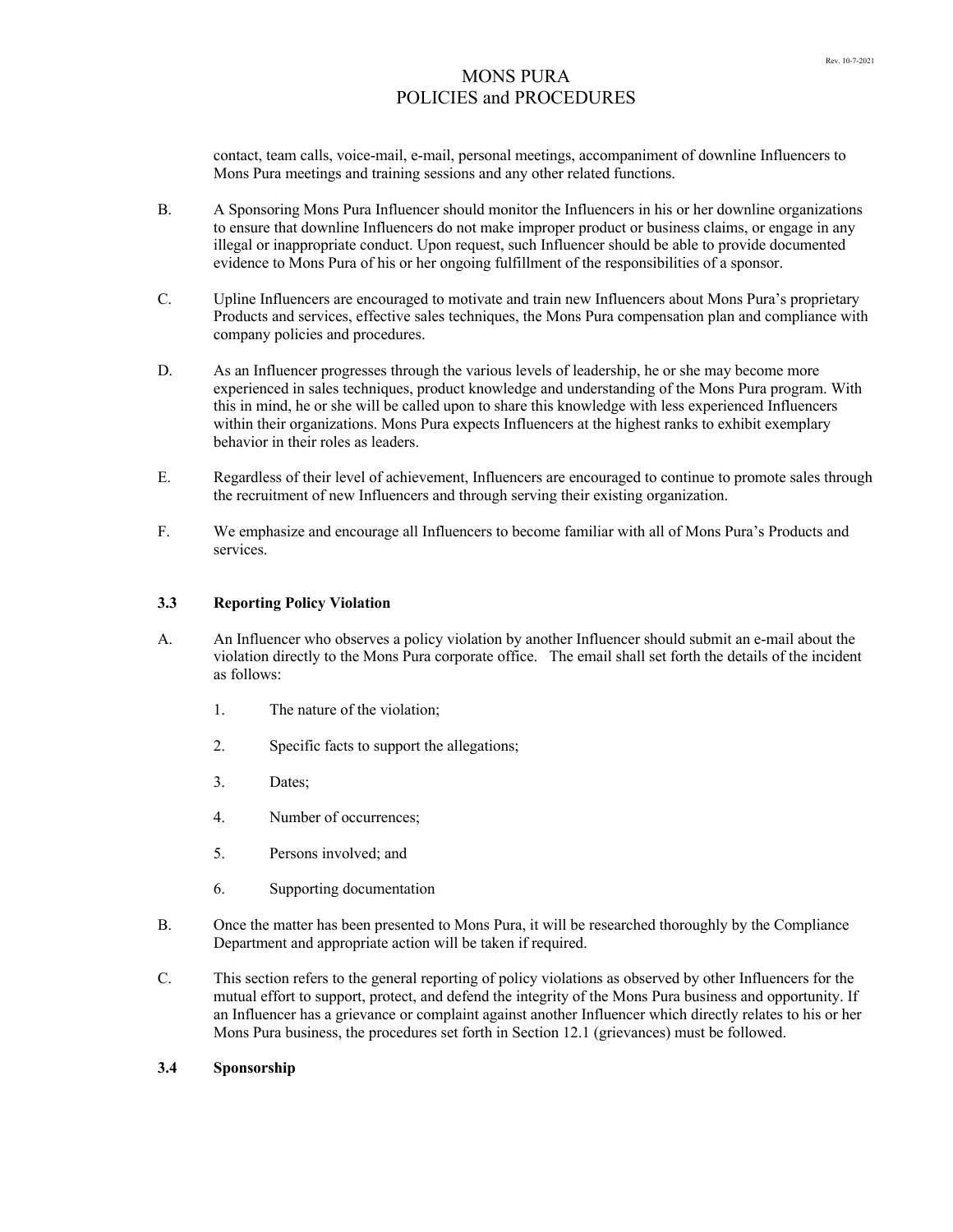- A. The Sponsor is the person who introduces an Influencer to Mons Pura, helps them complete their enrollment, and supports and trains those in their downline.
- B. Mons Pura recognizes the Sponsor as the person shown on the first Electronically signed Influencer Agreement from the Mons Pura Influencer's website.
- C. Mons Pura recognizes that each new prospect has the right to ultimately choose his or her own sponsor, but Mons Pura will not allow Influencers to engage in unethical sponsoring activities as set forth in Section 10.5.
- D. All active Influencers in good standing have the right to Sponsor and enroll others into Mons Pura. While engaged in sponsoring activities, it is not uncommon to encounter situations when more than one Influencer will approach the same prospect. It is the accepted courtesy that the new prospect will be sponsored by the Influencer who presented a comprehensive introduction to Mons Pura's products or business opportunity.
- E. Mons Pura prohibits the act of "Stacking." Stacking is the unauthorized manipulation of the Mons Pura compensation system and/or the marketing plan in order to trigger commissions or cause a promotion off a downline Influencer in an unearned manner. One example of stacking occurs when a sponsor places participants under an inactive downline without his or her knowledge in order to trigger unearned qualification for commissioning. Stacking is unethical and unacceptable behavior, and as such, it is a punishable offense with measures up to and including the termination of the independent consultant positions of all individuals found to be directly involved.

## **3.5 Cross Sponsoring Prohibition**

- A. "Cross sponsoring" is defined as the enrollment into a different line of sponsorship of an individual, or business entity that already has a signed Influencer Agreement. Actual or attempted cross sponsoring is not allowed. If cross sponsoring is verified by Mons Pura, sanctions up to and including termination of an Influencer's distributorship may be imposed.
- B. The use of a spouse's or relative's name, trade names, assumed names, DBA names, corporation, partnership, trust, Federal ID numbers, or fictitious ID numbers to evade or circumvent this policy is not permitted.
- C. This policy does not prohibit the transfer of an Mons Pura business in accordance with Mons Pura Sale or Transfer policy set forth in Section 10.

## **3.6 Adherence to the Mons Pura Compensation Plan**

- A. An Influencer must adhere to the terms of the Mons Pura Compensation Plan as set forth in these Policies and Procedures as well as in official Mons Pura literature. Deviation from the Compensation Plan is prohibited.
- B. An Influencer shall not offer the Mons Pura opportunity through, or in combination with, any other system, program, or method of marketing other than that specifically set forth in official Mons Pura literature.
- C. An Influencer shall not require or encourage a current or prospective Influencer to participate in Mons Pura in any manner that varies from the Compensation Plan as set forth in official Mons Pura literature.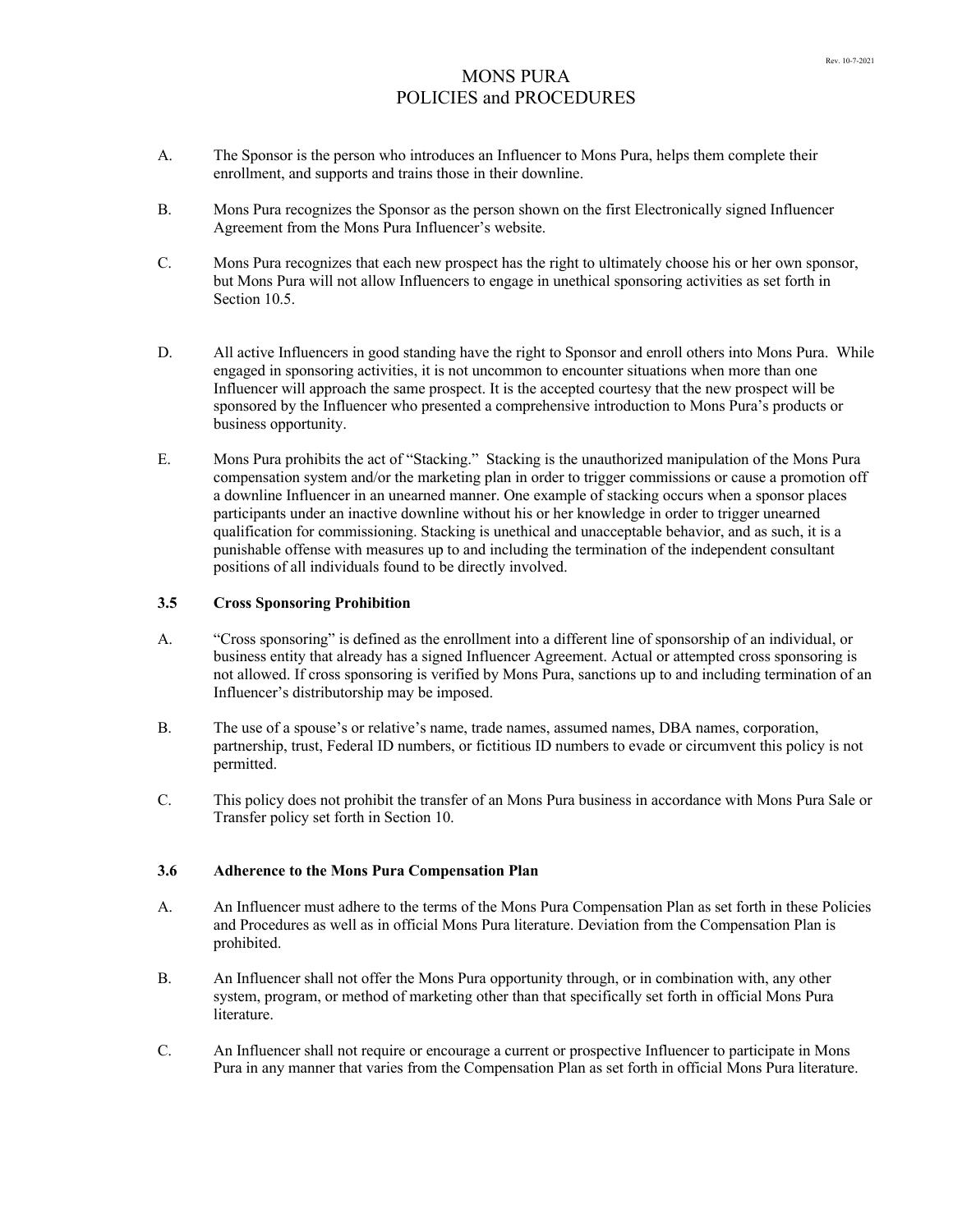D. An Influencer shall not require or encourage a current or prospective Influencer to make a purchase from or payment to any individual or other entity as a condition to participating in the Mons Pura Compensation Plan, other than such purchases or payments required to naturally build their business.

## **3.7 Adherence to Laws and Ordinances**

- A. Many cities and counties have laws regulating certain home-based businesses. In most cases, these ordinances do not apply to Influencers because of the nature of the business. However, Influencers must check their local laws and obey the laws that do apply to them.
- B. An Mons Pura Influencer shall comply with all federal, state, and local laws and regulations in them conduct of his or her Mons Pura business.

# **3.8 Compliance with Applicable Income Tax Laws**

- A. Mons Pura will automatically provide a complete 1099 Miscellaneous Income Tax form (nonemployee compensation) to each US Influencer whose earnings for the year is at least \$600 or who received trips, prizes or awards valued at \$600 or more. If earnings are less than stated above, IRS forms will be sent only at the request of the Influencer, and a minimum charge of \$20 may be assessed by Mons Pura. A Canadian T-4 form will be sent to Influencers who earn more than \$500 or who received trips, prizes, or awards valued at \$500 or more. Mons Pura Influencers are responsible for the payment of taxes on these trips, prizes, or awards provided to them by Mons Pura. A US based Influencer must submit a W9 to Mons Pura upon enrollment. The W9 form can be located in their Back Office.
- B. An Influencer accepts sole responsibility for and agrees to pay all federal, state, provincial and local taxes on any income generated as an independent Influencer, and further agrees to indemnify Mons Pura from any failure to pay such tax amounts when due.
- C. If an Influencer's business is tax exempt, the Federal Tax Identification number and proof of exemption must be provided to Mons Pura in writing.
- D. Mons Pura encourages all Influencers to consult with a tax advisor for additional information for their business.

## **3.9 Solicitation for Other Companies or Products**

- A**.** A Mons Pura Influencer may participate in other direct sales, multilevel, network marketing or relationship marketing business ventures or marketing opportunities. However, during the term of this Agreement, an Mons Pura Influencer may not recruit any Mons Pura Influencer for any other direct sales or network marketing business, unless that Influencer was personally sponsored by such Influencer.
- B. The term "recruit" means actual or attempted solicitation, enrollment, encouragement, or effort to influence in any other way (either directly or through a third party), another Influencer to enroll or participate in any direct sales or network marketing opportunity. This conduct represents recruiting even if the Influencer's actions are in response to an inquiry made by another Influencer.
- C. A Mons Pura Influencer must not sell, or entice others to sell, any competing products or services, including training materials, to Mons Pura Influencers. Any product or service in the same category as an Mons Pura product or service is deemed to be competing (i.e., any competing product or service regardless of differences in cost or quality.)
- D. However, an Influencer may sell non-competing products or services to Mons Pura Influencers that they personally sponsored.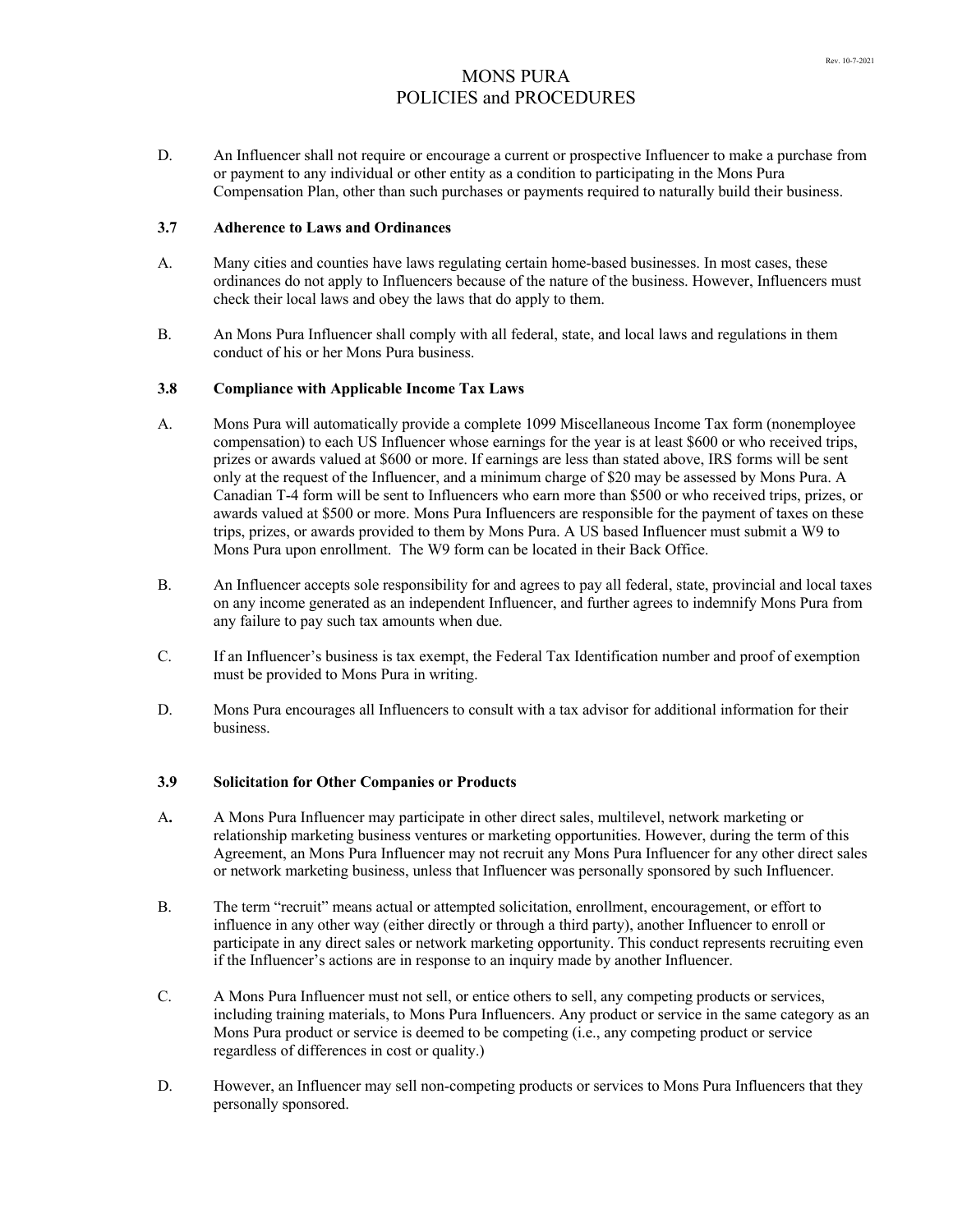- E. An Influencer may not display or bundle Mons Pura products or services, in sales literature, on a website or in sales meetings, with any other products or services to avoid confusing or misleading a prospective Influencer into believing there is a relationship between the Mons Pura and non-Mons Pura products and services.
- F. A Mons Pura Influencer may not offer any non-Mons Pura opportunity, products or services at any Mons Pura related meeting, seminar or convention, or immediately following an Mons Pura event.
- G. As a condition of participating in the Mons Pura opportunity and in consideration of receipt of commissions and other bonuses from Mons Pura, a former Influencer may not recruit any Mons Pura Influencer except for those they have personally sponsored for another direct selling, multilevel, network marketing, or relationship marketing company for a period of six months following the termination, expiration, or cancellation of the Influencer Agreement.
- H. A violation of any of the provisions in Section 3 shall constitute unreasonable and unwarranted contractual interference between Mons Pura and its Influencers and would inflict irreparable harm on Mons Pura. In such event, Mons Pura may, at its sole discretion, impose any sanction it deems necessary and appropriate against such Influencer or such Influencer's distributorships including termination, or seek immediate injunctive relief without the necessity of posting a bond.

## **3.10 Presentation of the Mons Pura Opportunity**

- A. In presenting the Mons Pura opportunity to potential Influencers, an Influencer is required to comply with the following provisions:
	- 1. An Influencer shall not misquote or omit any significant material fact about the Compensation Plan.
	- 2. An Influencer shall make it clear that the Compensation Plan is based solely upon sales of Mons Pura products and services.
	- 3. An Influencer shall make it clear that success can be achieved only through substantial independent efforts.
	- 4. A Mons Pura Influencer shall not make income projections, claims, or guarantees while presenting or discussing the Mons Pura opportunity or Compensation Plan to prospective Influencers.
	- 5. An Influencer may use hypothetical income examples to explain the operation of the Compensation Plan, so long as it is made clear that such earnings are hypothetical.
	- 6. An Influencer may not make any claims regarding products or services of any products offered by Mons Pura, except those contained in official Mons Pura literature.
	- 7. An Influencer may not use official Mons Pura material to promote the Mons Pura business opportunity in any country where Mons Pura has not established a "presence."

### **3.11 Sales Requirements are governed by the Compensation Plan**

- A. The Mons Pura Compensation Plan is based upon the sale of Mons Pura products and services to Influencers.
- B. There are no exclusive territories granted to anyone. No franchise fees are applicable to an Mons Pura business.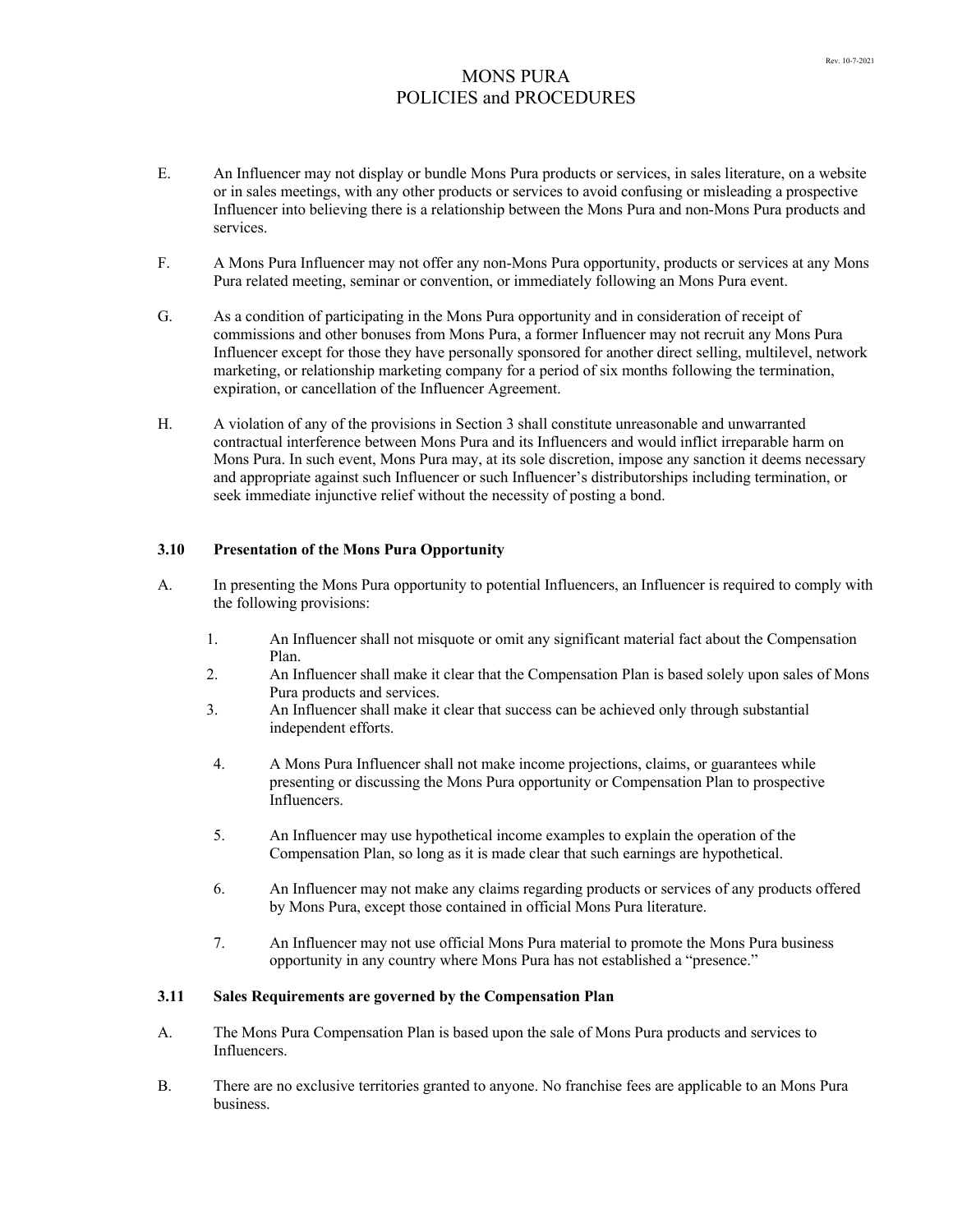#### **4.0 ORDERING**

#### **4.1 General Order Policies**

- A. Bonus buying is strictly and absolutely prohibited. Bonus buying includes: (a) the enrollment of individuals or entities without the knowledge of and/or execution of an Agreement by such individuals or entities; (b) the fraudulent enrollment of an individual or entity as an Influencer; (c) the enrollment or attempted enrollment of non-existent individuals or entities as Influencers ("phantoms"); (d) purchasing Mons Pura products or services on behalf of another Influencer, or under another Influencer's or Customer's ID number, to qualify for commissions or bonuses; (e) purchasing excessive amounts of goods or services without need; and/or (f) any other mechanism or artifice to qualify for rank advancement, incentives, prizes, commissions, or bonuses that is not driven by bona fide product or service purchases by end user consumers.
- B. An Influencer shall not use their own or another Influencer's or customer's credit card or debit checking account to enroll another person in Mons Pura or to purchase their products or services. Each Influencer enrollment and/or product purchase with a credit or debit card must be associated with the enrolled Influencer's name and address on file in the Back Office with Mons Pura. The use of another person's credit or debit card can result in a denial of funds by the credit or debit card issuer and is a violation of banking industry regulations. This may result in a non-payment of the Influencer's autopay and subsequent qualification for commissions.
- C. Regarding an order with a denied, invalid or incorrect payment, Mons Pura will attempt to contact the Influencer by email in order to obtain another form of payment. If these attempts are unsuccessful after 10 business days, the order will be canceled. It is the responsibility of the Influencer to make sure that they have the most current and correct debit or credit card information in their Back Office, as well as an active autopay renewal set up in order to qualify for any commissions earned.
- D. No C.O.D. (cash on delivery) orders will be accepted. Mons Pura requires a valid credit or debit card for all orders and monthly autopay renewals. It is the responsibility of the Influencer to assure that their credit/debit card is valid in their back office and the information provided in the Back Office matches that of the issuing bank (i.e. name, address, city, zip code, phone number, expiration date, etc) for verification.
- E. Mons Pura product prices are subject to change without notice.
- F. An Influencer who is a recipient of an incorrect order must notify Mons Pura Customer Support within 30 calendar days from receipt of the order.

### **4.2 Insufficient Funds**

- A. Only credit cards or debits cards are accepted for payment of any Mons Pura enrollment, product or service.
- B. Any outstanding balance owed to Mons Pura by an Influencer will be withheld by Mons Pura from an Influencer's future bonus and commission checks.
- C. If a credit or debit card order is declined the first time, the Influencer will be contacted for an alternate form of payment by email. If payment is declined a second time, the Influencer may be deemed ineligible to purchase Mons Pura products or services or participate in the monthly auto renewal.
- D. All transactions involving insufficient funds through debit/credit card, which are not resolved in a timely manner by the Influencer, constitute grounds for disciplinary sanctions including termination.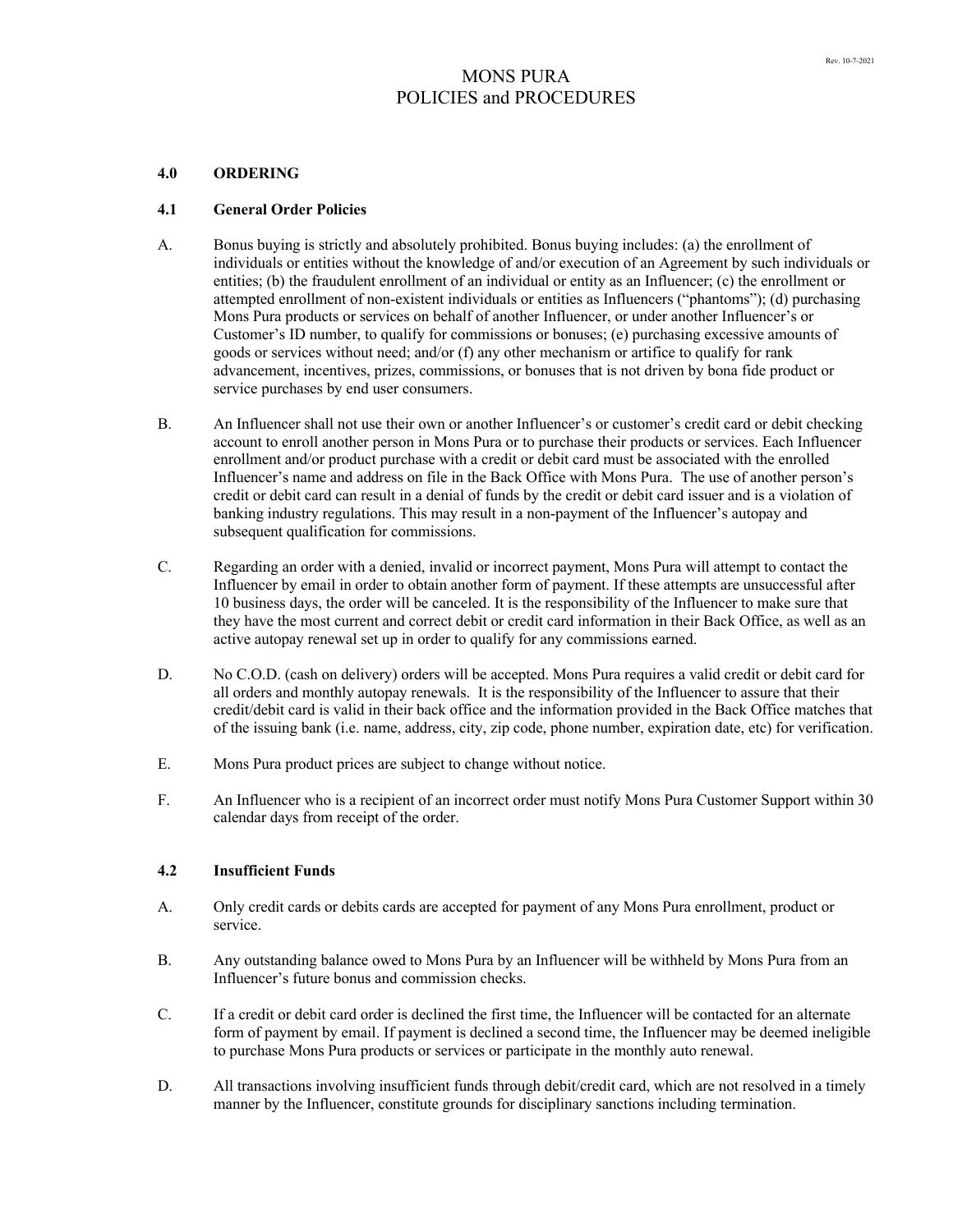### **4.3 Chargebacks**

A fee of \$49.99 will be assessed against the credit card of any Influencer who initiates a chargeback for purchases made. Alternatively, Mons Pura may choose to assess this fee from any unreleased commissions on the Influencer's account.

If an Influencer initiates a chargeback, their account will be suspended and they will be ineligible to earn further commissions until the matter is resolved. The account will remain suspended until such time as the Influencer rescinds the chargeback.

#### **4.4 Sales Tax Obligation**

- A. The Influencer shall comply with all state and local taxes and regulations governing the sale of Mons Pura products and services in their state of legal residence/business.
- B. Mons Pura encourages each Influencer to consult with a tax advisor for additional information for his or her business.

### **5.0 PAYMENT OF COMMISSIONS & BONUSES**

### **5.1 Influencer Rewards Program**

- A. To become a Mons Pura Influencer and participate in the Influencer Rewards Program, you must enroll and pay the annual Influencer fee of \$49.99. Every Influencer may participate in the Rapid Rewards Bonus program of the Influencer Rewards Program.
- B. So long as an Influencer or Influencer Member complies with the terms of the Agreement, Mons Pura shall pay commissions to such Influencer or Influencer member in accordance with the Influencer Rewards Program.
- C. Mons Pura will not issue any commission payment to an Influencer or Influencer Member without the receipt of a completed and signed Mons Pura Influencer Agreement or electronic authorization as required by Section 2.2 A.
- E. Mons Pura reserves the right to postpone commission payments until such time as the cumulative amount to be paid out (after any required fees) exceeds \$25.00.

### **5.2 Computation of Commissions, Discrepancies, and Schedule of Fees**

- A. The Rapid Rewards Bonus is paid weekly within 10 business days after the end of the weekly pay period.
- B. The Level Bonus, Mentor Bonus and Rank Qualifications are calculated on a calendar month. These monthly bonuses are paid within 30 days after the end of the monthly pay period.
- C. Mons Pura Influencer must review his or her monthly statement and bonus reports promptly and report any discrepancies within 30 days of receipt. After the 30 day "grace period" no additional requests will be considered for commission's recalculation.
- D. For additional information on payment of commissions, please review the Compensation Plan.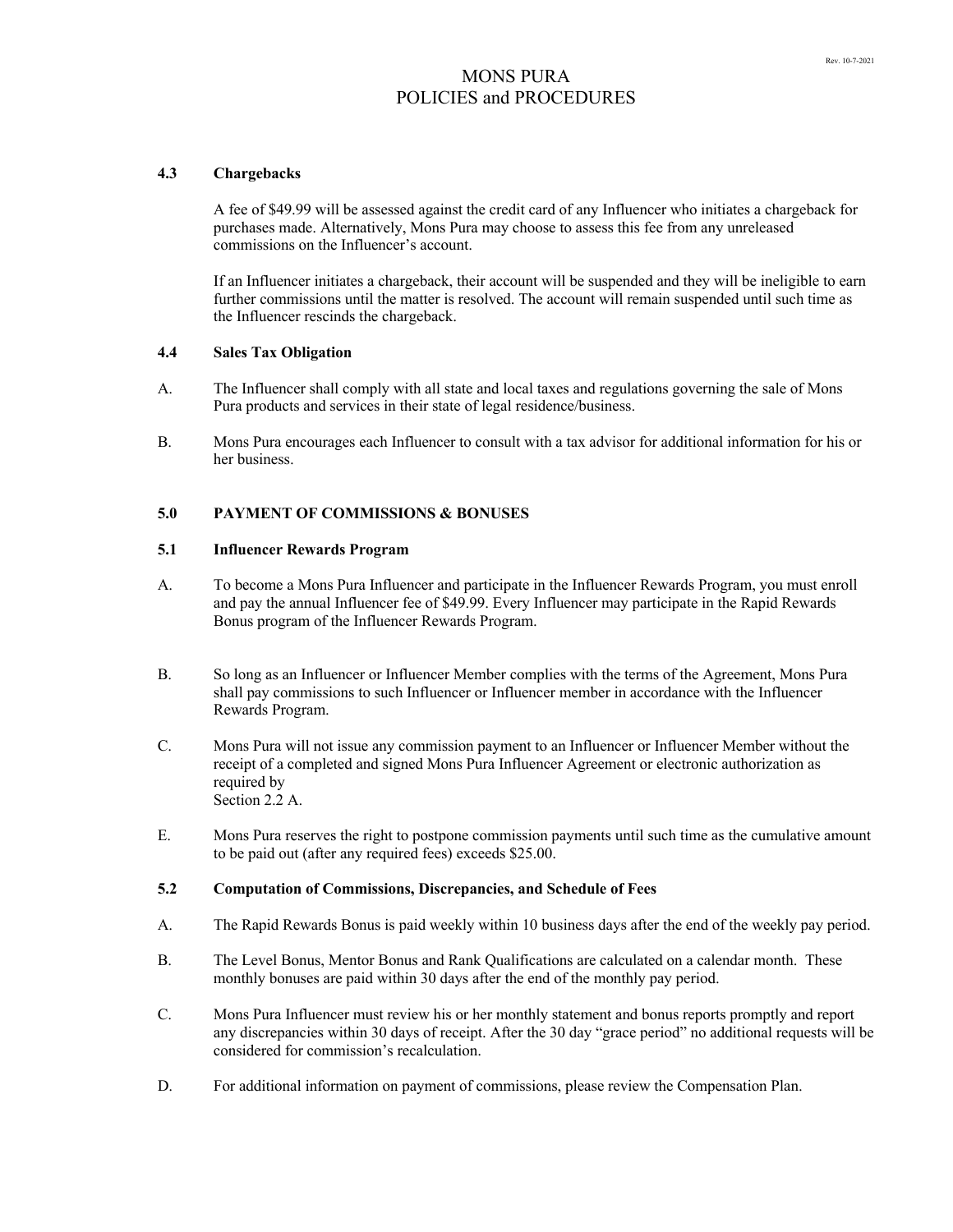### **5.3 Adjustments to Bonuses and Commissions for Returned Products or INFLUENCER Memberships.**

- A. An Influencer receives bonuses and commissions based on the actual sales of products and services to Influencers and to Influencers through monthly membership fees. In the event a product or service is returned to Mons Pura for a refund from the Influencer, the bonuses and commissions attributable to the returned product or service will be deducted from the Influencer who received bonuses or commissions on such sales. Deductions will occur in the month in which the refund is given and continue every pay period thereafter until the commission is recovered.
- B. In the event that an Influencer terminates his or her business, and the amounts of the bonuses or commissions attributable to the returned products have not yet been fully recovered by Mons Pura, the remainder of the outstanding balance may be offset against any other amounts that may be owed by Mons Pura to the terminated Influencer.

### **5.4 Promotion and Incentive Trips**

A. To encourage exceptional performance by Mons Pura Influencers, Mons Pura will provide award incentive programs in various forms that may include, but are not limited to, Company products, getaway trips, seminars or other company-sponsored events.

# **6.0 REFUNDS/ RETURNS - INFLUENCER's AND MEMBERS**

## **6.1 Product Refunds / Returns- Influencer's Members**

An Influencer may return purchased products from the COMPANY and the COMPANY shall repurchase all unencumbered products and sales literature, which are in reasonably resalable or reusable condition. Such repurchase shall be at a price not less than 90 percent (90%) of the original net cost of returning the items. Original net cost shall mean the amount paid for the items less any consideration received by the Influencer for sales of the items being returned made by or through the Influencer. Items are deemed "resalable or reusable" if they are returned in unused, commercially resalable condition upon return, and items no longer marketed must be returned within one (1) year of discontinuance unless COMPANY informs the Influencer of such discontinuance prior to purchase.

## **6.2 Annual Influencer Fee Refunds**

Influencers may cancel their enrollment and request a return of the Annual Influencer Fee, without any penalty or obligation, within THREE (3) BUSINESS DAYS from the date of enrollment. To cancel this transaction and request a refund, please submit a ticket to our Customer Service Department. While Annual Influencer Fees will be refunded as noted above, Member product purchases made during or subsequent to enrollment/participation will not be refunded as explained in this Agreement.

## **7.0 PRIVACY POLICY**

### **7.1 Introduction**

This Privacy Policy is to ensure that all Influencers understand and adhere to the basic principles of confidentiality.

#### **7.2 Expectation of Privacy**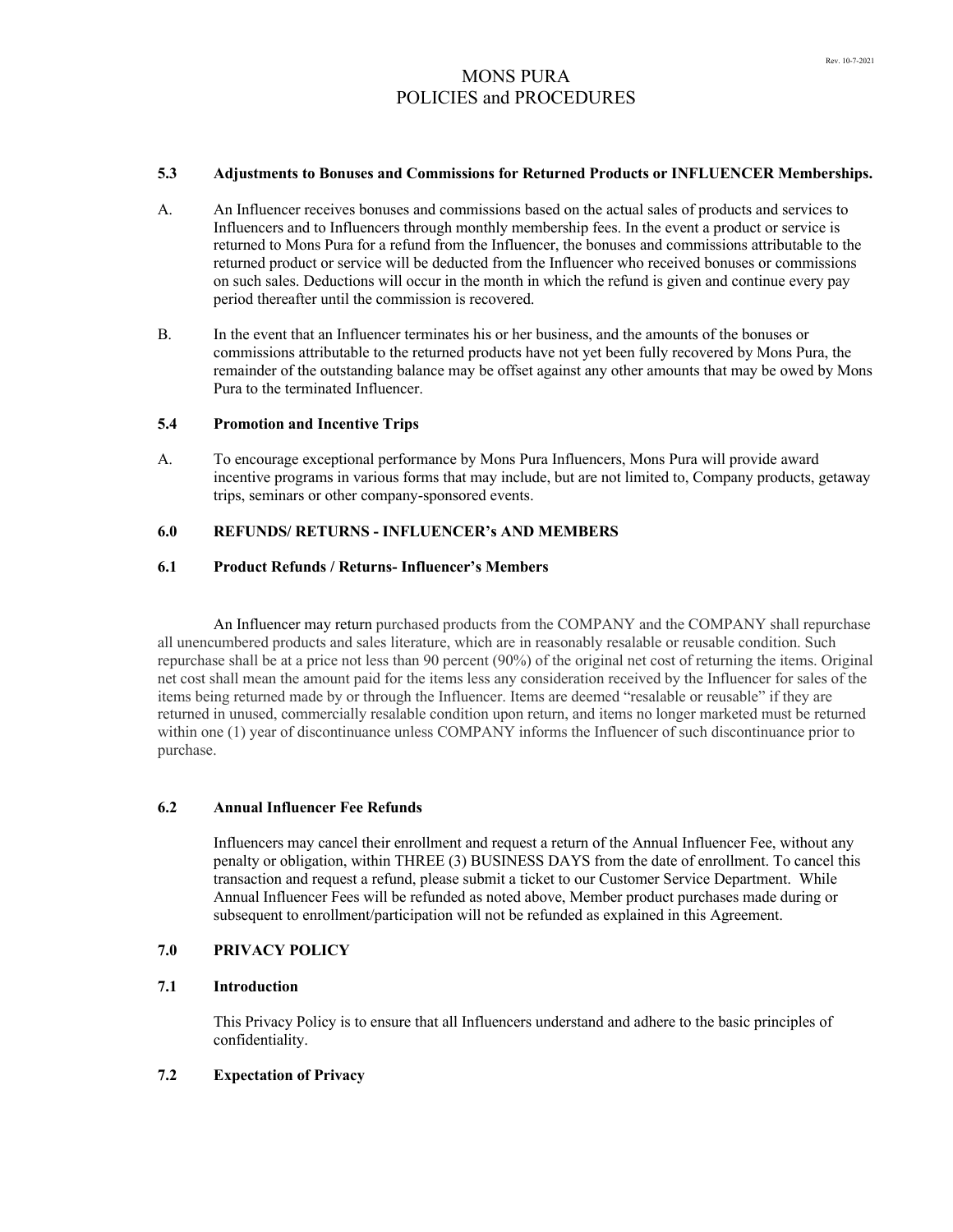- A. Mons Pura recognizes and respects the importance its Influencers and Members place on the privacy of their financial and personal information. Mons Pura will make reasonable efforts to safeguard the privacy of, and maintain the confidentiality of its Influencer and/or Member's financial and account information and nonpublic personal information.
- B. By entering into the Influencer Agreement, an Influencer and/or Member authorizes Mons Pura to disclose his or her name and contact information to upline Influencers solely for activities related to the furtherance of the Mons Pura business. Each Influencer hereby agrees to maintain the confidentiality and security of such information and to use it solely for the purpose of supporting and servicing his or her downline organization and conducting the Mons Pura business.

## **7.3 Employee Access to Information**

Mons Pura limits the number of employees who have access to Influencer and/or Member's nonpublic personal information.

## **7.4 Protection of Information by Established Security Procedures**

- A. Access to confidential account information will only be provided to the authorized account holder after identification of the account holder has been verified.
- B. Verifying information may include but is not limited to:
	- I. User name/ ID number;
	- II. Address;
	- III. Phone number(s);
	- IV. Credit card number(s);
	- V. PIN (Personal Identification Numbers);
	- VI. Signatures or other identifying information.
- C. If uncertainty exists regarding the identity of the person requesting the information over the phone, Mons Pura will ask that the request be made in writing, to be mailed or faxed to Mons Pura corporate office.

## **7.5 Restrictions on the Disclosure of Account Information**

A. Mons Pura will not share non-public personal information or financial information about current or former Influencers and/or Members with third parties, except as permitted or required by laws and regulations, court orders, or to serve the Influencer and/or Member's interests or to enforce its rights or obligations under these Policies and Procedures, or Influencer's Agreement or with written permission from the account holder on file.

## **8.0 PROPRIETARY INFORMATION AND TRADE SECRETS**

### **8.1 Business Reports, Lists, and Proprietary Information**

A. By completing and signing the Mons Pura Influencer Agreement, the Influencer acknowledges that business reports, Influencer names and contact information and any other information, which contain financial, scientific or other information both written or otherwise circulated by Mons Pura pertaining to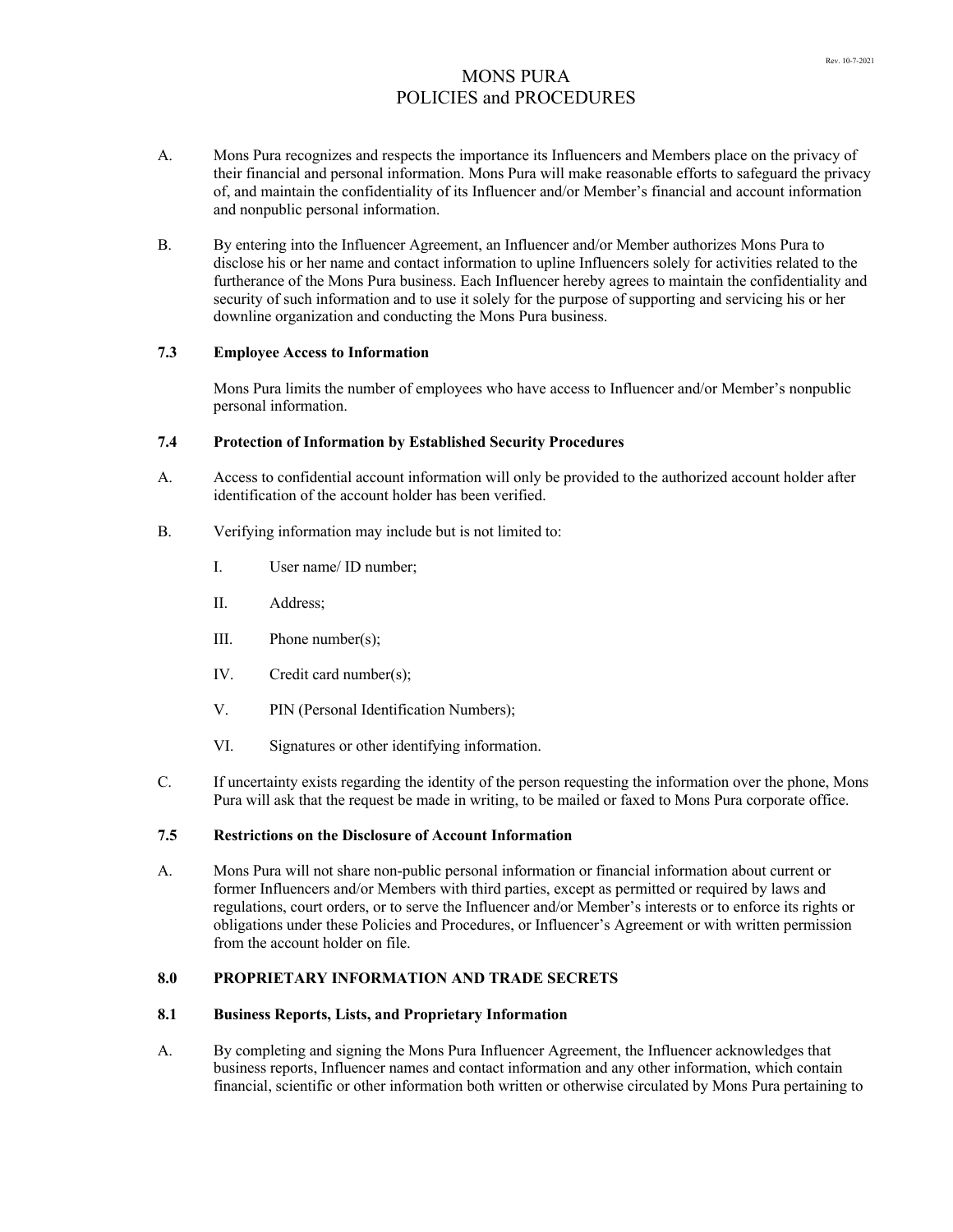the business of Mons Pura (collectively, "Reports"), are confidential and proprietary information and trade secrets belonging to Mons Pura.

#### **8.2 Obligation of Confidentiality**

A. During the term of the Mons Pura Influencer Agreement and for a period of 2 years after the termination or expiration of the Influencer Agreement between the Influencer and Mons Pura, the Influencer shall not:

I. Use the information in the Reports to compete with Mons Pura or for any purpose other than promoting his or her Mons Pura business;

II. Use or disclose to any person or entity any confidential information contained in the Reports.

### **8.3 Breach and Remedies**

A. The Influencer acknowledges that such proprietary information is of such character as to render it unique and that disclosure or use thereof in violation of this provision will result in irreparable damage to Mons Pura and to independent Mons Pura businesses. Mons Pura and its Influencers will be entitled to injunctive relief or to recover damages against any Influencer who violates this provision in any action to enforce its rights under this section. The prevailing party shall be entitled to an award of attorney's fees and expenses.

## **9.0 ADVERTISING, PROMOTIONAL MATERIAL, USE OF COMPANY NAMES AND TRADEMARKS**

#### **9.1 Use of Company Names and Protected Materials**

- A. A Mons Pura Influencer must safeguard and promote the good reputation of Mons Pura and the products and services it markets. The marketing and promotion of Mons Pura, the Mons Pura opportunity, the Influencer Rewards Program, and Mons Pura products and services will be consistent with the public interest, and must avoid all discourteous, deceptive, misleading, unethical or immoral conduct and practices.
- B. All promotional materials supplied or created by Mons Pura **must be used in their original form** and cannot be changed, amended or altered except with prior written approval from the Mons Pura Compliance Department.
- C. The trademark name of Mons Pura<sup>™</sup>, each of its product names and other names that have been adopted by Mons Pura in connection with its business are proprietary trade names, trademarks and service marks of Mons Pura. As such, these marks are of great value to Mons Pura and are supplied to Influencers for their use only in an expressly authorized manner. The use of the Mons Pura trademark name *in any form* within a domain name, URL or social media platforms, including but not limited to Facebook Pages, is strictly prohibited.
- D. A Mons Pura Influencer's use of the name Mons Pura is restricted to protect Mons Pura proprietary rights, ensuring that the Mons Pura protected names will not be lost or compromised by unauthorized use. Use of the Mons Pura name on any item not produced by Mons Pura is prohibited except as follows:
	- I. [Influencer's name] Mons Pura Influencer
- E. Further procedures relating to the use of the Mons Pura name are as follows: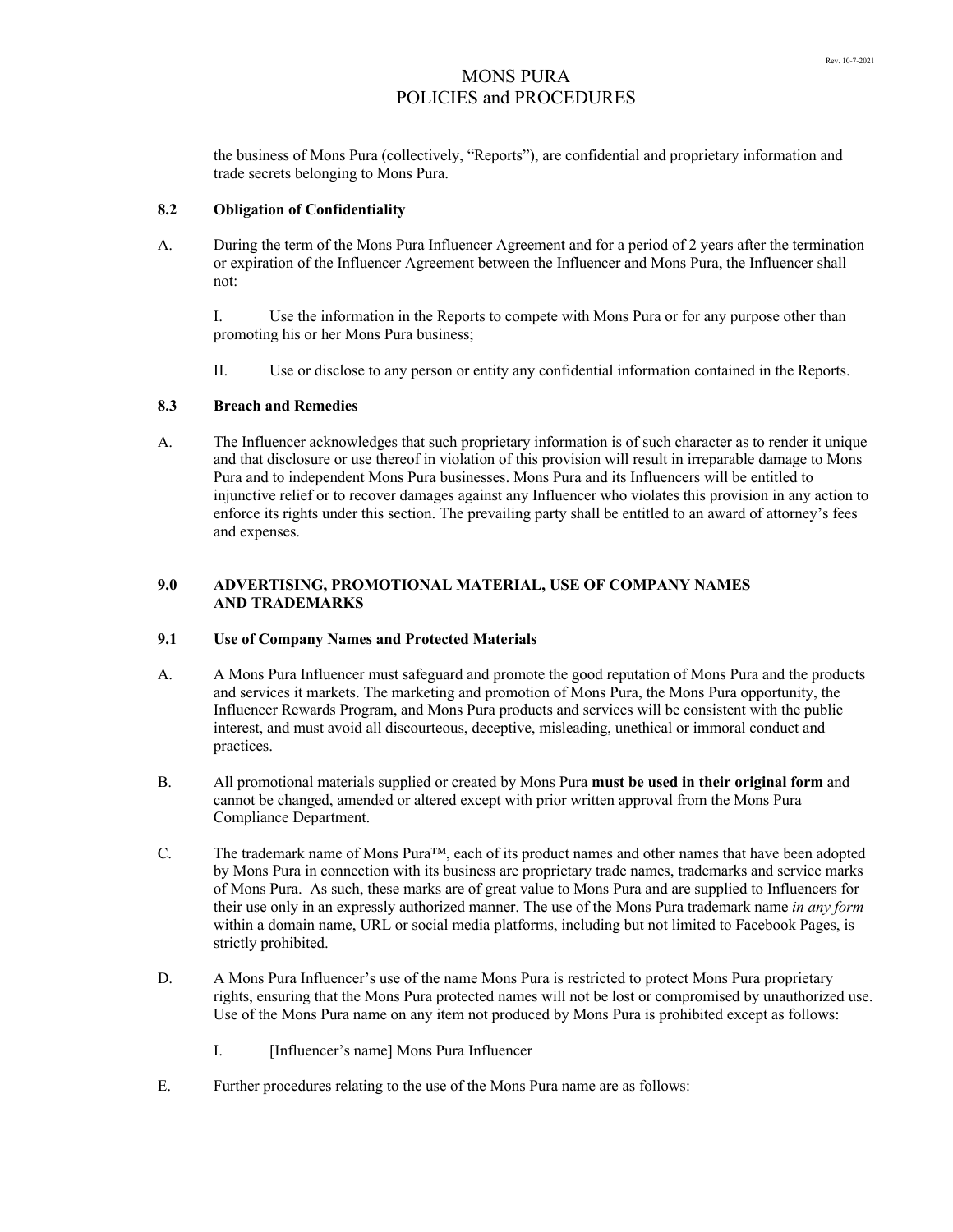I. All stationery (i.e. letterhead, envelopes, and business cards) bearing the Mons Pura name or logo intended for use by the Influencer must be approved in writing by the Mons Pura Compliance Department and contain the Trademark sign ™ after the name.

II. Mons Pura Influencers may list "Independent Mons Pura Influencer" in the white pages of the telephone directory under his or her own name.

III. A Mons Pura Influencer is allowed to place phone directory display advertisements using the Mons Pura name or logo with written approval from the Mons Pura Compliance Department.

IV. Use of the Mons Pura name or logo on buildings, vehicles etc, is prohibited without the express written consent from the Mons Pura Compliance Department.

V. Mons Pura Influencers may not answer his or her telephone, creating a voice message or using an answering service, such as to give the impression to the caller that they have reached the corporate office. They may state, "Independent Mons Pura Influencer."

- F. Certain photos and graphic images used by Mons Pura in its advertising, packaging, and websites are the result of paid contracts with outside vendors that do not extend to Influencers. If an Influencer wants to use these photos or graphic images, they must negotiate individual contracts with the vendors for a fee.
- G. An Influencer may apply to the Compliance Department for use of the company logos, photos, banners, and graphic images that can be found on the Mons Pura office website, under Advertising Resources. These images are free and available for Influencer use with prior written approval.
- H. A Mons Pura Influencer shall not produce, promote, duplicate, manipulate, or use materials of any kind describing Mons Pura names, designs, symbols, programs, products, and trademarked, copyrighted, or otherwise protected materials, for other than their intended use, including but not limited to audio, video, or web materials, without written approval by Mons Pura, prior to the production or use of such materials.
- I An Influencer shall not appear on or make use of television or radio, or make use of any other media to promote or discuss Mons Pura or its programs, products or services without prior written permission from the Mons Pura Compliance Department.
- J. An Influencer may not produce for sale or distribution any Company event or speech, nor may an Influencer reproduce Mons Pura audio or video clips for sale or for personal use without prior written permission from the Mons Pura Compliance Department.
- K. A Mons Pura Influencer may apply to the Mons Pura Compliance Department for authorization to use corporate created ads or promotional material as the Company may make available from time to time in the Mons Pura Back Office under Advertising Resources.
- L. An Influencer may apply to the Mons Pura Compliance Department for authorization to use the trademark name (Mons Pura ™), the company logos, company videos, company Compensation Plan and/or any other company developed materials or graphics on their personal business oriented websites. The Influencer must submit a PDF file copy of the completed website, including all pages, to the compliance department for approval.
- M. Mons Pura reserves the right to rescind its prior approval of any website, sales aid or promotional material to comply with changing laws and regulations and may request the removal from the marketplace of such materials without financial obligation to the affected Influencer.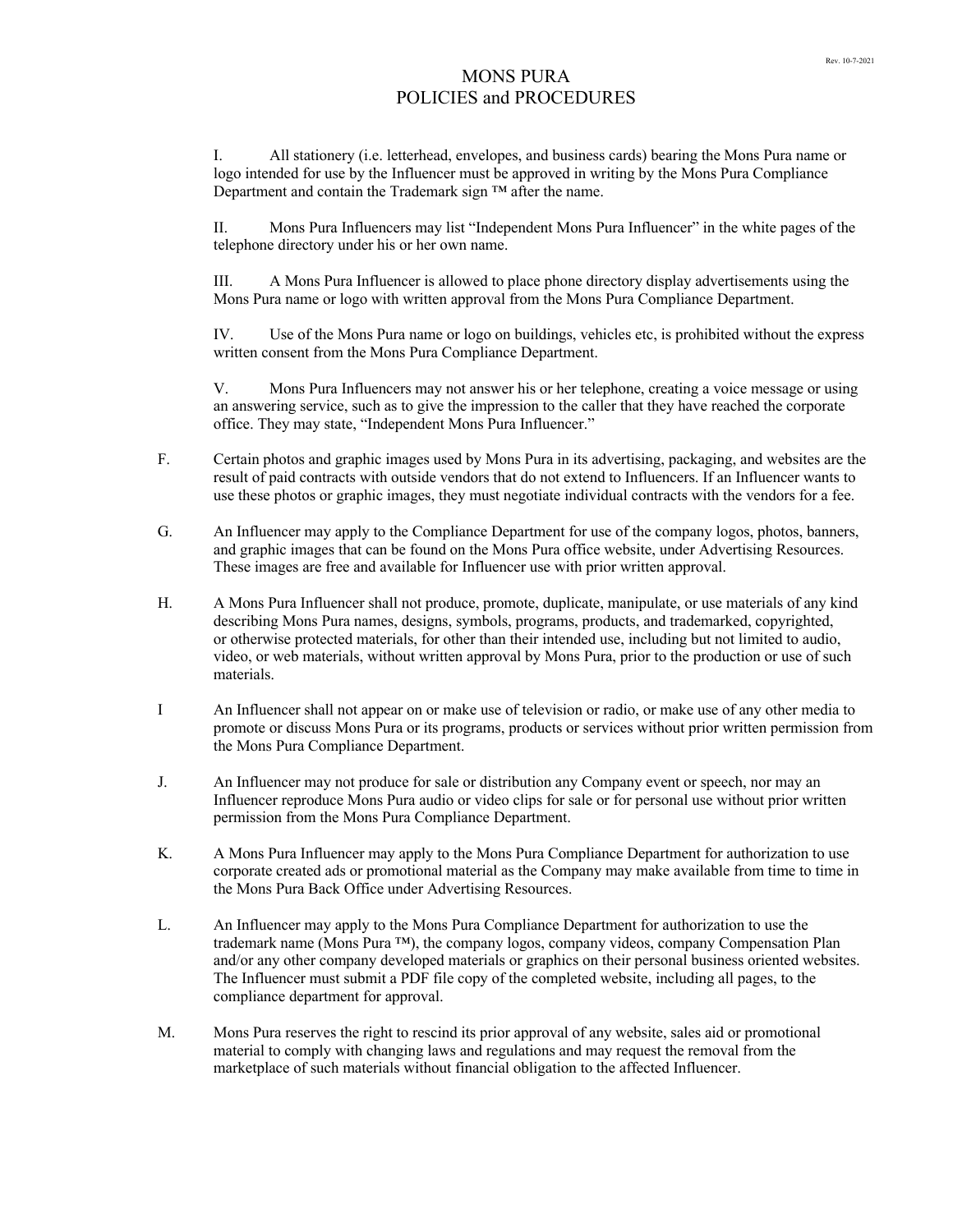N. An Influencer shall not promote non-Mons Pura products or services in conjunction with Mons Pura products or services on the same websites or same advertisement without prior approval from Mons Pura Compliance.

## **9.2 Faxes and E-mail - Limitations**

- A. Except as provided in this section, an Influencer may not use or transmit unsolicited faxes, e-mail, mass e-mail distribution, or "spamming" that advertises or promotes the operation of his or her Mons Pura business. The exceptions are:
	- I. Faxes or e-mailing any person who has given prior permission or invitation.

II. Faxing or e-mailing any person with whom the Influencer has established a prior business or personal relationship.

- B. In all states where prohibited by law, an Influencer may not transmit, or cause to be transmitted through a third party, (by telephone, facsimile, computer or other device), an unsolicited advertisement to any equipment, which has the capacity to transcribe text or images from an electronic signal received over a regular telephone line, cable line, ISDN, T1 or any other signal carrying device, except as set forth in this section.
- C. All faxes, e-mail or computer broadcasted documents subject to this provision shall include each of the following:
	- I. A clear and obvious identification that the fax or e-mail message is an advertisement or solicitation. The words "advertisement" or "solicitation" should appear in the subject line of the message.
	- II. A clear return path or routing information.
	- III. The use of legal and proper domain name.
	- IV. A clear and obvious notice of the opportunity to decline to receive further commercial facsimile or e-mail messages from the sender.
	- V. Unsubscribe or opt-out instructions should be the very first text in the body of the message box in the same size text as the majority of the message.
	- VI. The true and correct name of the sender, valid senders fax or e-mail address, and a valid sender physical address.
	- VII. The date and time of the transmission.
	- VIII. Upon notification by recipient of his or her request not to receive further faxed or e-mailed documents, the Mons Pura Influencer shall not transmit any further documents to that recipient.
- D. All e-mail or computer broadcasted documents subject to this provision shall not include any of the following:
	- I. Use of any third party domain name without permission.
	- II. Sexually explicit materials.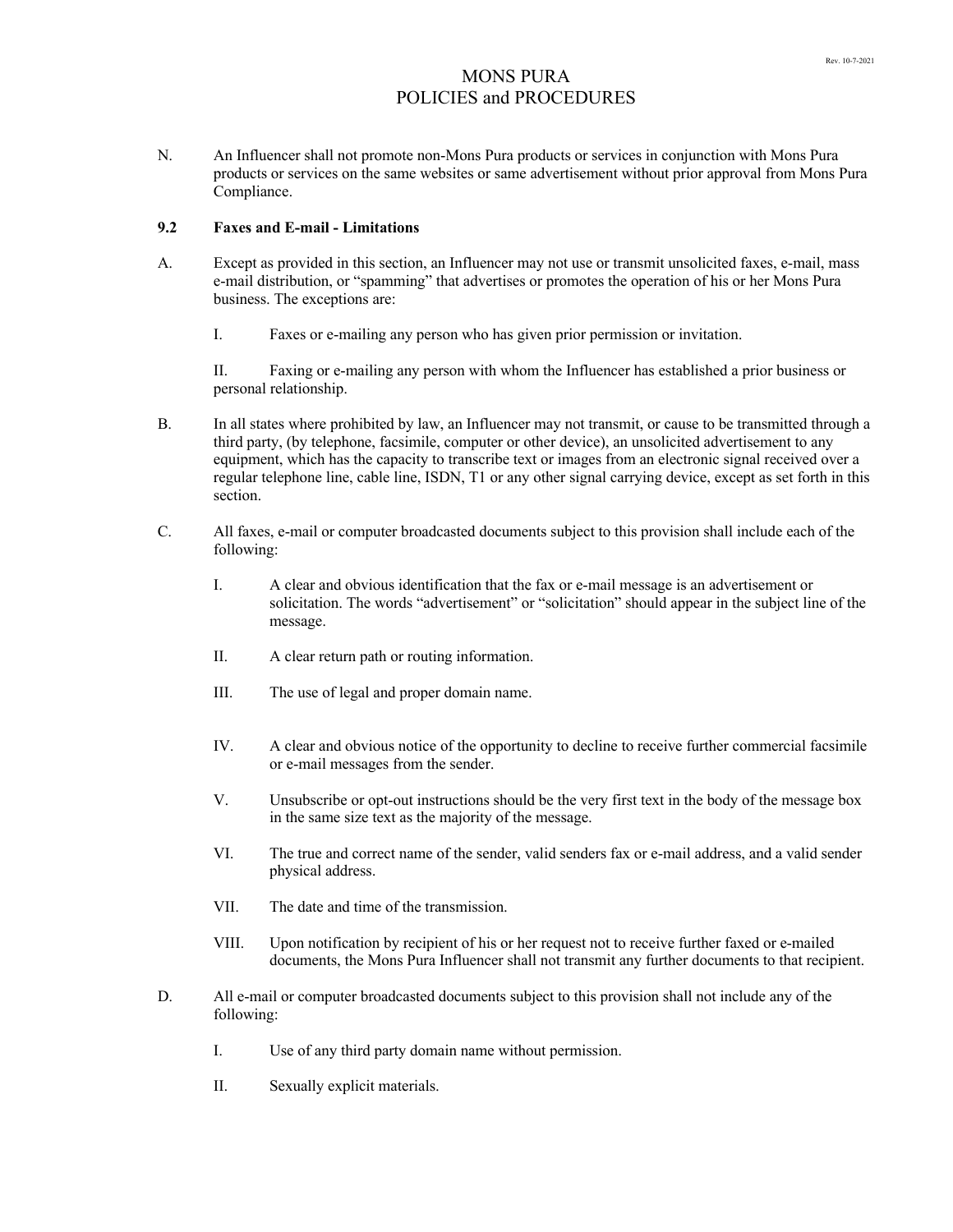## **9.3 Internet and Third-Party Website Regulations**

- A. An Mons Pura Influencer may use web banner ads created by Mons Pura that link a third party website to an Influencer's website.
- B. An Influencer may not use third-party sites that contain materials copied from corporate sources (such as Mons Pura brochures, CDs, videos, tapes, events, presentations, and corporate websites) nor create his or her own Mons Pura material that has not been previously approved in writing by Mons Pura. This policy ensures brand consistency, allows customers and Influencers to stay up-to-date with changing products and information, facilitates enrollment under the correct Sponsor, and assists in compliance with government regulations.
- C. An Mons Pura Influencer may not sell Mons Pura products or offer the Mons Pura opportunity using "online auctions," such as eBay®.
- D. An Influencer may not use or attempt to register any of Mons Pura's trade names, trademarks, service names, service marks, product names, URLs, advertising phrases, the Company's name or any derivative thereof, for any purpose including, but not limited to, Internet domain names (URL), Third Party Websites, Web pages, or Blogs.

### **9.4 Advertising and Promotional Materials**

- A. Advertising and all forms of communications must adhere to principles of honesty and propriety.
- B. All advertising, including but not limited to print, internet, computer bulletin boards, television, radio, etc., are subject to prior written approval by the Mons Pura Compliance Department. An Mons Pura Approval Number and Influencer Disclaimer Statement will be given to the Influencer to place on their approved materials.
- C. All requests for approvals with respect to advertising must be directed in writing to the Mons Pura Compliance Department at www.Mons Pura.com/support through the support ticketing system.
- D. Mons Pura approval is not required to place blind ads that do not mention Mons Pura, its employees, any of its products, services designs, symbols, programs, and trademarked, copyrighted, or otherwise protected materials.
- E. To obtain Mons Pura approval for marketing or advertising materials, the Influencer must comply with the following process:

I. Select one of the corporate produced ads as they may be made available from time to time on the website or in the back-office.

- II. Be sure to state "Independent Mons Pura Influencer" on your material.
- III. Submit the layout and approval form to: Mons Pura compliance department via support ticketing using a PDF file or similar copying/linking method.
- IV. Allow a minimum of 2-4 weeks for approval; larger projects may require additional time.
- F. Your materials will be reviewed as quickly an as reasonably possible and a Mons Pura approval number will be assigned, in writing, which will then be added to your advertisement or marketing materials along with the Influencer Disclosure Statement. Unless you receive specific written approval from the Mons Pura Compliance Department to use the material, the request shall be deemed denied.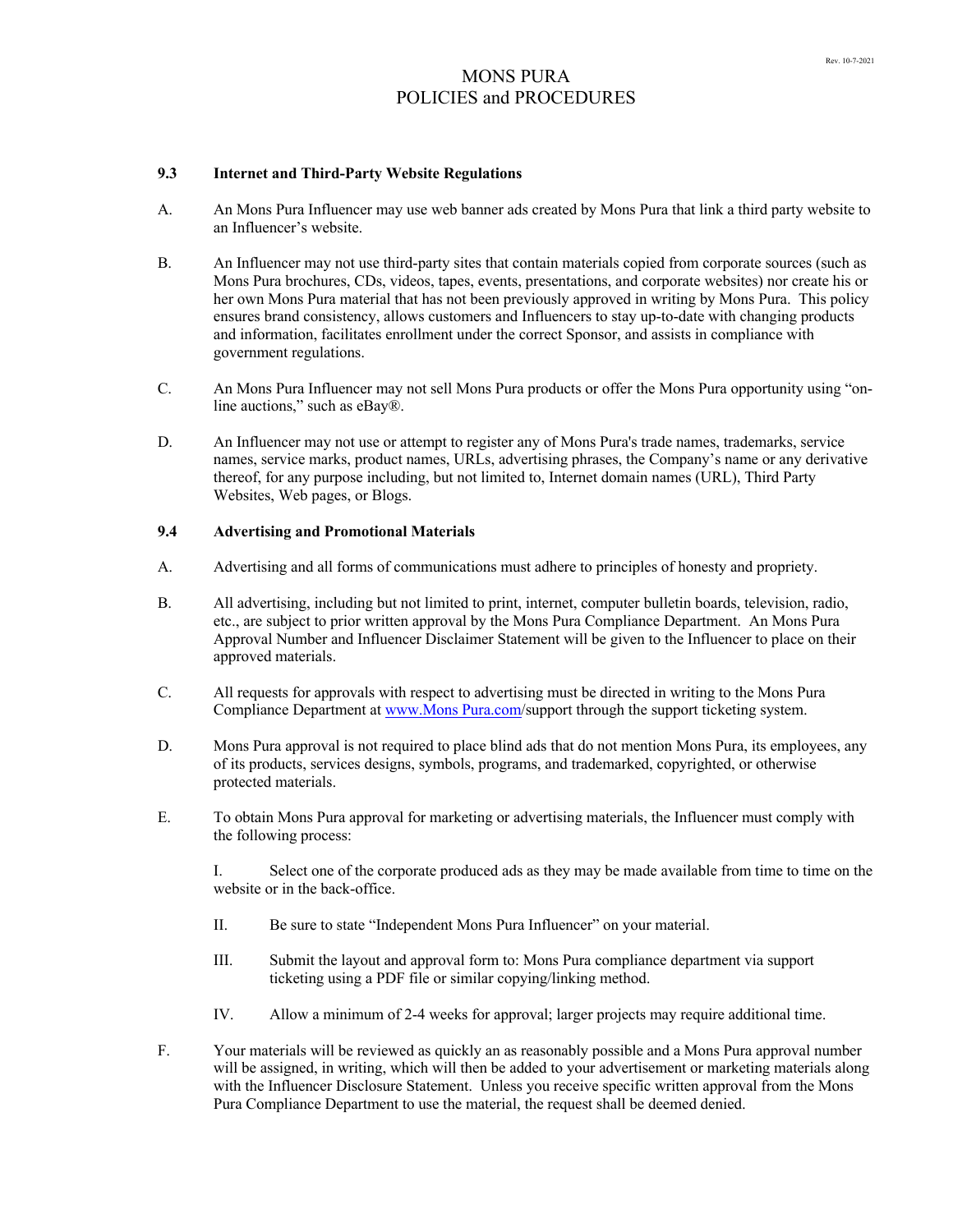G. Mons Pura reserves the right to rescind its prior approval of submitted advertising or promotional materials in order to comply with changing laws and regulations, and may require the removal of such advertisements from the market place without obligation to the affected Influencer.

### **9.5 Testimonial Permission**

A. By signing the Mons Pura Influencer Agreement, the Influencer gives Mons Pura permission to use his or her testimonial or image and likeness in corporate sales materials, including but not limited to print media, electronic media, audio and video. In consideration of being allowed to participate in the Mons Pura Business Opportunity, an Influencer waives any right to be compensated for the use of his or her testimonial or image and likeness even though Mons Pura may be paid for items or sales materials containing such image and likeness. In some cases, an Influencer's testimonial may appear in another Influencer's advertising materials. If an Influencer does not wish to participate in Mons Pura sales and marketing materials, he or she should provide a written notice to the Mons Pura Compliance Department to ensure that his or her testimonial or image and likeness will not be used in any corporate materials, corporate recognition pieces, advertising or recordings of annual events.

## **9.6 Telemarketing - Limitations**

- A. A Mons Pura Influencer must not engage in telemarketing in relation to the operation of the Influencer's Mons Pura business. The term "telemarketing" means the placing of one or more telephone calls to an individual or entity to induce the purchase of Mons Pura products or services, or to recruit them for the Mons Pura opportunity.
- B. The Federal Trade Commission (FTC) and the Federal Communications Commission (FCC) each have laws that restrict telemarketing practices. Both Federal agencies, as well as a number of states, have "do not call" regulations as part of their telemarketing laws.
- C. While an Influencer may not consider himself or herself a "telemarketer" in the traditional sense, these regulations broadly define the term "telemarketer" and "telemarketing" so that the unintentional action of calling someone whose telephone number is listed on the Federal "Do Not Call" registry could cause the INFLUENCER to violate the law. These regulations must not be taken lightly, as they carry significant penalties (up to \$11,000 per violation).
- D. Cold calls, automatic telephone calls or state-to-state calls made to prospective Customers, or Influencers that promote either Mons Pura products, services or the Mons Pura opportunity is considered telemarketing and is prohibited.
- E. Exceptions to Telemarketing Regulations

A Mons Pura Influencer may place telephone calls to prospective Influencers under the following limited situations:

I. If the Influencer has an established business relationship with the prospect. II. In response to the prospect's personal inquiry or application regarding a product or service offered by the Mons Pura Influencer, within 3 months immediately before the date of such a call. III. If the Influencer receives written and signed permission from the prospect authorizing the Influencer to call. The authorization must specify the telephone number(s) that the Influencer is authorized to call.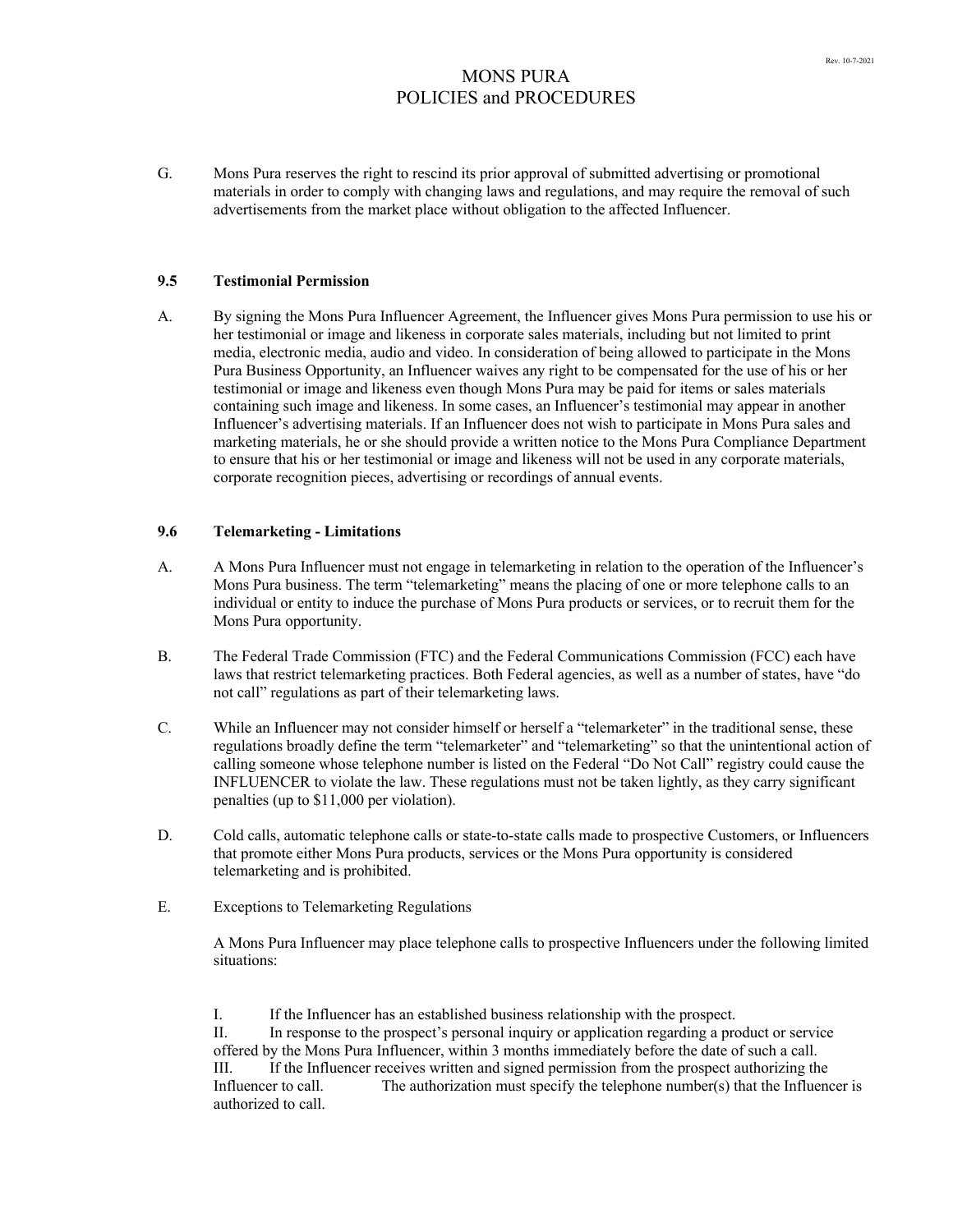IV. If the call is to family members, personal friends, and acquaintances. However, if an Influencer makes a habit of collecting business cards from everyone he/she meets and subsequently calls them, the FTC may consider this a form of telemarketing that is not subject to this exemption.

V. Mons Pura Influencers engaged in calling "acquaintances," must make such calls on an occasional basis only and not as a routine practice.

- F. An Influencer shall not use automatic telephone dialing systems in the operation of his or her Mons Pura businesses.
- G. Failure to abide by Mons Pura policies or regulations as set forth by the FTC and FCC regarding telemarketing may lead to sanctions against the Influencer's distributorship, up to and including termination of the distributorship.
- H. By signing the Influencer Agreement or by accepting commission checks, other payments or awards from Mons Pura, an Influencer gives permission to Mons Pura and other Influencers to contact them as permitted under the Federal Do Not Call regulations.
- I. In the event an Influencer violates this section, Mons Pura reserves the right to institute legal proceedings to obtain monetary or equitable relief.

# **10.0 CHANGES TO AN INFLUENCER BUSINESS**

## **10.1 Modification of the Influencer Agreement**

. A Mons Pura Influencer may modify his or her existing Influencer Agreement (i.e., change a social security number to a Federal ID number, add a Spouse or partner to the account, or change the form of ownership from an individual to a business owned by the Influencer) by submitting a written request, accompanied by a new Influencer agreement and the Business Registration Form, if applicable, completed with fresh signatures (not a "crossed out" or "white-out" version of the first agreement), and any appropriate supporting documentation.

## **10.2 Change Sponsor or Placement for Active Influencers**

- A. Maintaining the integrity of the organizational structure is mandatory for the success of Mons Pura and our independent Influencers. As such, a request to change placement may be made in the event of an error in placement and within the first 30 days of initial enrollment as an Influencer. Furthermore, such changes may only occur within the same organization.
- B. Sponsors may make "Placement changes" from one Influencer to another for personally sponsored (frontline) Influencers during the first 30 days of enrollment.
- C. New Influencers or their original Sponsor may request a change of Sponsor or Placement within the first 30 days of enrollment for the purpose of structuring an organization. The new Influencer Agreement must be received within the calendar month for commission calculations to be effective with the requested change.
- D. To change or correct the Sponsor, an Influencer must comply with following procedures:
	- I. Submit a Sponsor Placement Transfer Form;
	- II. Submit an Mons Pura Influencer Agreement showing the correct Sponsor and Placement, and any appropriate supporting documentation;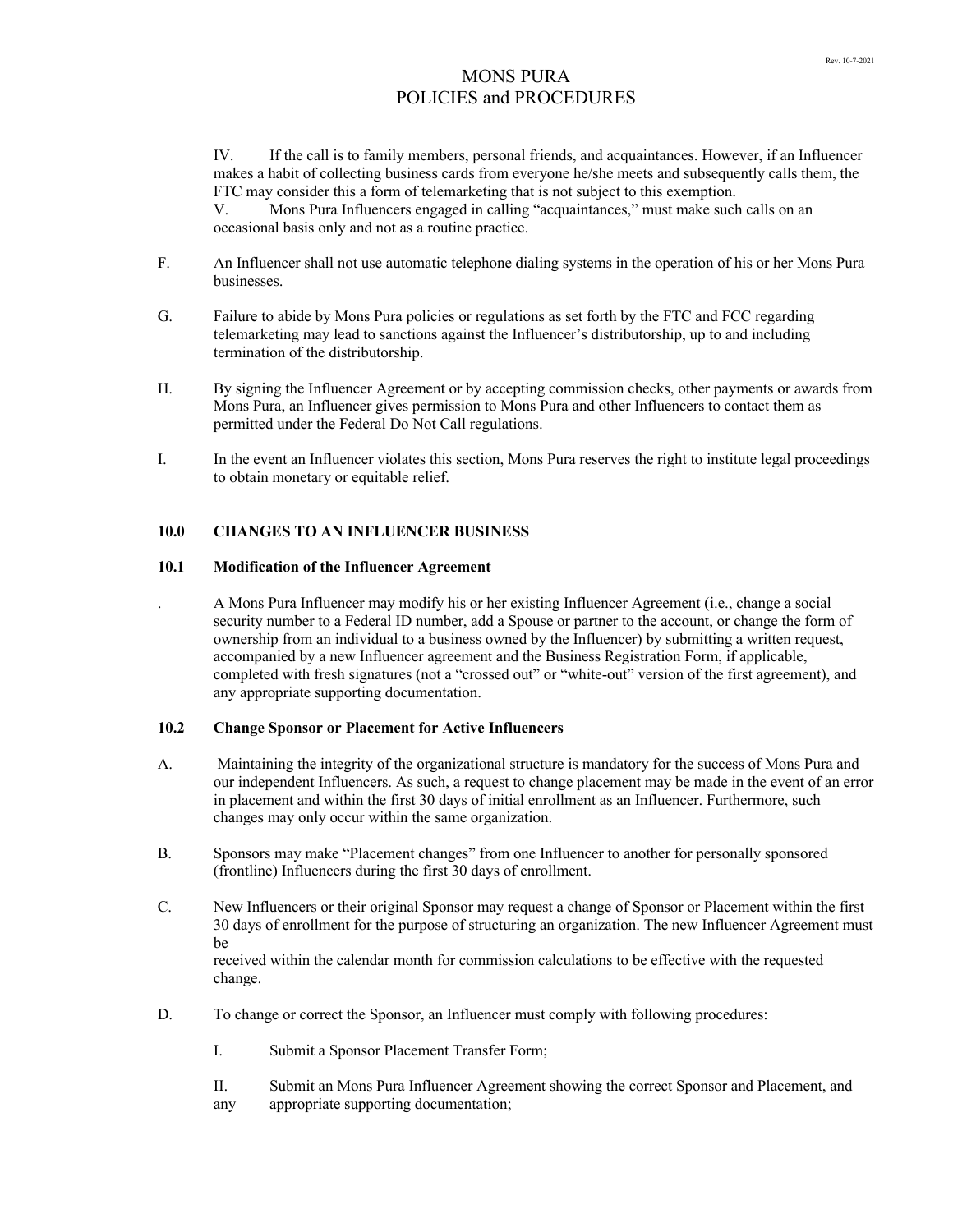- III. The Influencer Agreement must be a new, completed document bearing "fresh" signatures, not a "crossed-out" or "white-out" version of the first agreement.
- E. Upon approval, the Influencer's downline, if any, will transfer with the Influencer.
- F. Requests to transfer to a different Sales organization will not be accepted, regardless of when they are made, unless Mons Pura can verify that unethical sponsoring has occurred.
- G. If one transfer has already been made a \$20 fee will be assessed for the second and for each transfer thereafter.
- H. After the first 30 days from initial enrollment, Mons Pura will honor the Sponsor/Placement as shown:
	- I. On the most recently signed Influencer Agreement on file or
	- II. Self-enrolled on the website (i.e. electronically signed Web agreement).
- I. An Influencer Agreement that contains notations such as "by phone" or the signatures of other individuals (i.e., Sponsors, spouses, relatives, or friends) is not valid and will not be accepted by Mons Pura.
- J. Mons Pura retains the right to approve or deny any requests to change Sponsor or Placement, and to correct any errors related thereto at any time and in whatever manner it deems necessary.

# **10.3 Change Sponsor or Placement for Inactive Influencers**

- A. At the discretion of Mons Pura, Influencers who did not participate in an auto renewal or have not ordered products or services for at least 12 months, and who have not tendered a letter of resignation, are eligible to re-enroll in Mons Pura under the Sponsor/Placement of their choice.
- B. Upon written notice to Mons Pura that a former Influencer wishes to re-enroll, Mons Pura will "compress" (close) the original account. A new Mons Pura ID number will then be issued to the former Influencer.
- C. Such Influencer does not retain former rank, downline, or rights to commission checks from his or her former organizations.
- D. Mons Pura reserves the right to correct Sponsor or Placement errors at any time and in whatever manner it deems necessary.

### **10.4 Change Organizations**

- A. If an Mons Pura Influencer wishes to transfer organizations, he or she must submit a letter of resignation to the Mons Pura Customer Support Department and remain inactive (place no orders, or be on an auto renewal) from Mons Pura for 6 months from the receipt of the letter before being eligible to re-enroll under a different Sponsor/Placement.
- B. Mons Pura retains the right to approve or deny any request to re-enroll after an Influencer's resignation.
- C. If re-enrollment is approved, the former Influencer will be issued a new Mons Pura ID number and will be required to submit a new Influencer Agreement and to purchase an Mons Pura package of their choice. The Influencer will not be entitled to keep any former rank, downline, or rights to commission checks from any prior organization.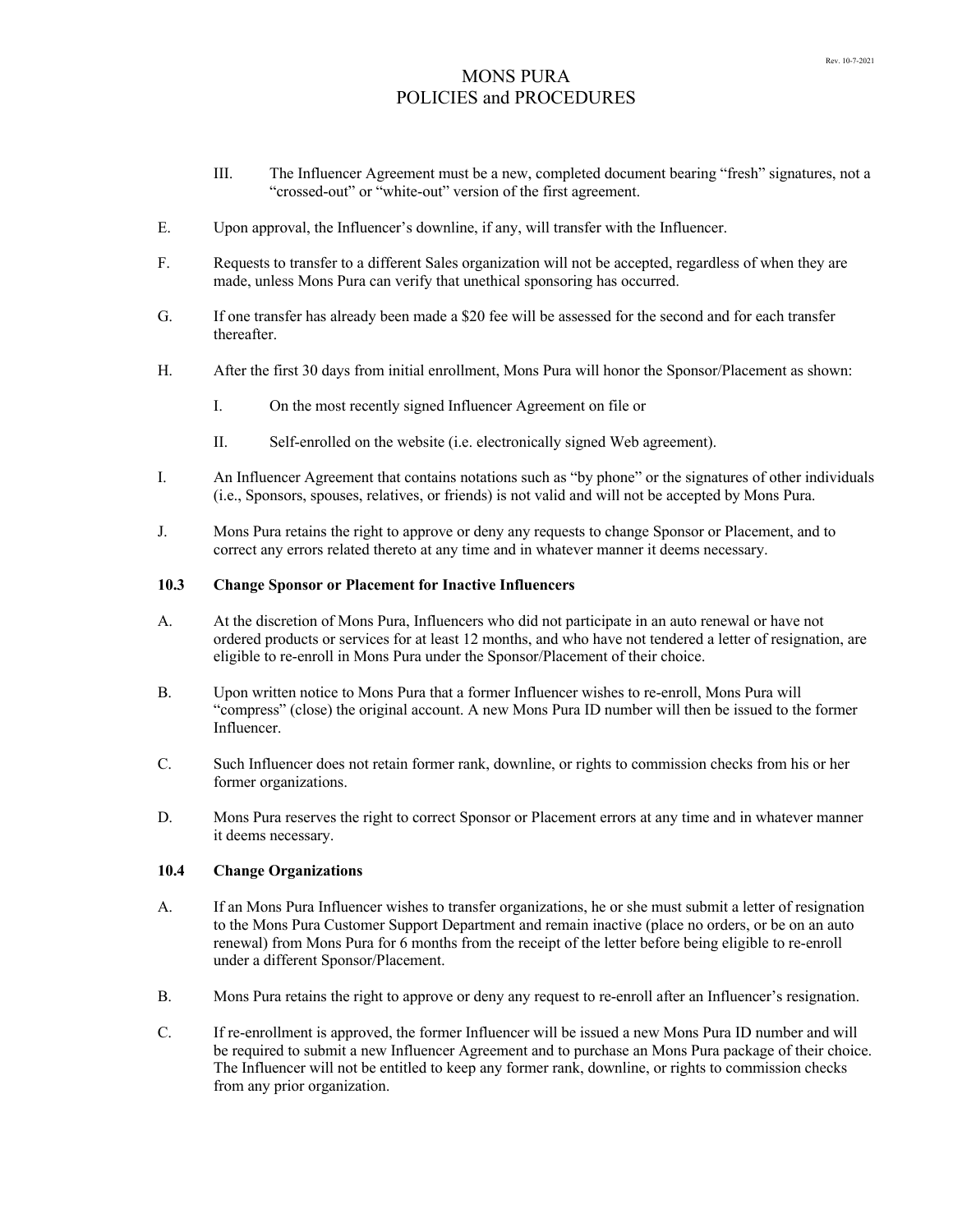D. Transfers may not be done outside of the original organization.

## **10.5 Unethical Sponsoring**

- A. Unethical sponsoring activities include, but are not limited to, enticing, bidding or engaging in unhealthy competition in trying to acquire a new Influencer from another Influencer or influencing another Influencer to transfer to a different sponsor.
- B. Allegations of unethical sponsoring must be reported in writing to the Mons Pura Compliance Department within the first 90 days of enrollment. If the reports are substantiated, Mons Pura may transfer the Influencer or the Influencer's downline to another sponsor or organization without approval from the current Upline Sponsor. Mons Pura remains the final authority in such cases.

## **10.6 Sell, Assign or Delegate Ownership**

- A. In order to preserve the integrity of the hierarchical structure, it is necessary for Mons Pura to place restrictions on the transfer, assignment, or sale of a distributorship.
- B. A Mons Pura Influencer may not sell or assign his or her rights or delegate his or her position as an Influencer without *prior written approval* by Mons Pura, of which approval will not be unreasonably withheld. Any attempted sale, assignment, or delegation without such approval may be voided at the discretion of Mons Pura.
- C. To request corporate authorization for a sale or transfer of an Mons Pura Influencer distributorship, the following items must be submitted to the Mons Pura Compliance Department:
	- I. A Sale/Transfer of Distributorship form properly completed, with the requisite signatures.
	- II. A copy of the Sales Agreement signed and dated by both Buyer and Seller.
	- III. A Mons Pura Influencer Agreement completed and signed by the Buyer.
	- IV. Payment of the \$100 administration/transfer fee.
	- V. Any additional supporting documentation requested by Mons Pura.
- D. If the Buyer is not a current Mons Pura Influencer, the Buyer must enroll as an Mons Pura Influencer and purchase the Professional Training Package. If the Buyer is a current Mons Pura Influencer, he or she must be in good standing and not in violation of any provision of the Influencer Agreement or these Policies and Procedures. Any such purchase by a current Mons Pura Influencer shall be subject to the provisions of this Agreement.
- E. Any debt obligations that either Seller or Buyer may have with Mons Pura must be satisfied prior to the approval of the sale or transfer by Mons Pura.
- F. A Mons Pura Influencer who sells his or her distributorship is not eligible to re-enroll as an Mons Pura Influencer in any organization for 6 full calendar months following the date of the sale except as otherwise expressly set forth in these Policies and Procedures.

### **10.7 Separating a Mons Pura Business**

A. Pending a divorce or dissolution of a partnership or other business entity, the parties must adopt one of the following methods of operation: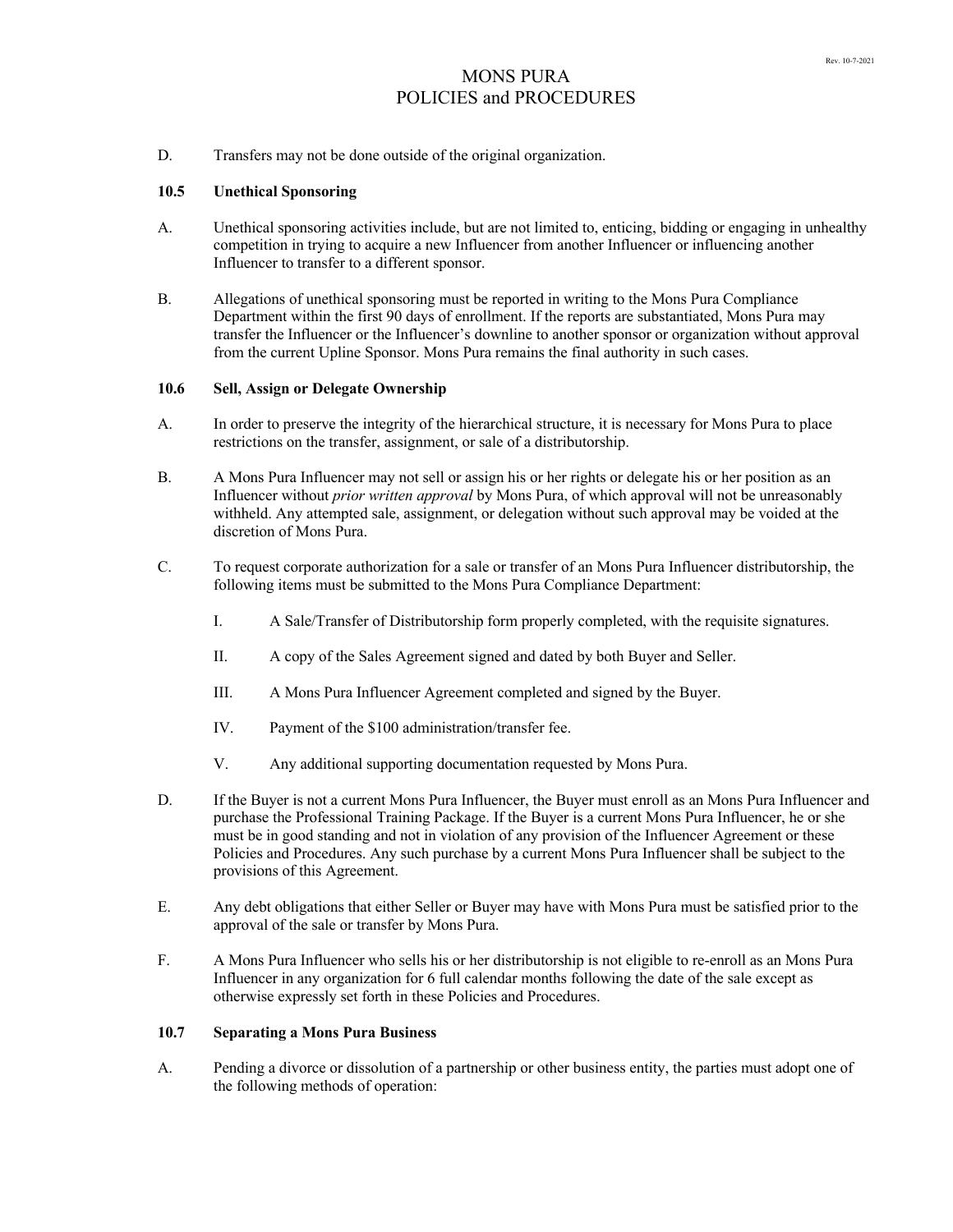One of the parties may, with the written consent of the other(s), operate the Mons Pura business whereby the relinquishing Spouse, shareholders, partners, members or trustees authorize Mons Pura to deal directly and solely with the other Spouse, nonrelinquishing shareholder, partner, member or trustee.

The parties may continue to operate the Mons Pura business jointly on a "business as usual" basis, whereupon all compensation paid by Mons Pura will be paid in the name designated by the Influencers or in the name of the entity to be divided, as the parties may independently agree between them. If no name is stipulated, Mons Pura will pay compensation to the name on record and in such event, the Influencer named on the account shall indemnify Mons Pura from any claims from the other business owner or the other Spouse with respect to such payment.

- B. Mons Pura recognizes only one Downline organization and will issue only one commission check per Mons Pura business per commission cycle. Under no circumstances will the Downline of an organization be divided, nor will Mons Pura split commission and bonus checks.
- C. If a relinquishing Spouse, partner or owner of the business has completely relinquished ("Relinquishing Party"), in writing, all rights to the original Mons Pura business, he or she may immediately thereafter reenroll under the Sponsor and Placement of his or her choice. In such cases, however, the Relinquishing Party shall have no rights to, and shall not solicit, any Influencer in the former organization, and must develop a new business in the same manner as any other new Mons Pura Influencer. An Influencer in the Relinquishing Party's former Downline who wishes to transfer to the Relinquishing Party's new organization or to any other organization, must comply with the requirements as set forth in this Agreement.

## **10.8 Succession**

- A. Upon the death or incapacity of an Influencer, the Influencer's business may be passed on to his or her legal successors in interest (successor). Whenever an Mons Pura business is transferred by will or other testamentary process, the successor acquires the right to collect all bonuses and commissions of the deceased Influencer's sales organization. The successor must:
	- I. Complete and sign a new Mons Pura Influencer Agreement;
	- II. Comply with the terms and provisions of the Influencer Agreement; and
	- III. Meet all of the qualifications for the last rank achieved by the former Influencer.
- B. Bonus and commission checks of an Mons Pura business transferred based on this section will be paid in a single check to the successor. The successor must provide Mons Pura with an "address of record" to which all bonus and commission checks will be sent. Checks will be based on the Qualified Rank of the Influencer Business, not the Achieved Rank.
- C. If the business is bequeathed to joint devisees (successor), they must form a business entity and acquire a Federal taxpayer identification number. Mons Pura will issue all bonus and commission checks and one 1099 Miscellaneous Income Tax form to the business entity only.
- D. Appropriate legal documentation must be submitted to Mons Pura Compliance Department to ensure the transfer is done properly. To affect a testamentary transfer of an Mons Pura business, the successor must provide the following to Mons Pura Compliance department:
	- I. A certified copy of the death certificate; and
	- II. A notarized copy of the will or other appropriate legal documentation establishing the successor's right to the Mons Pura business.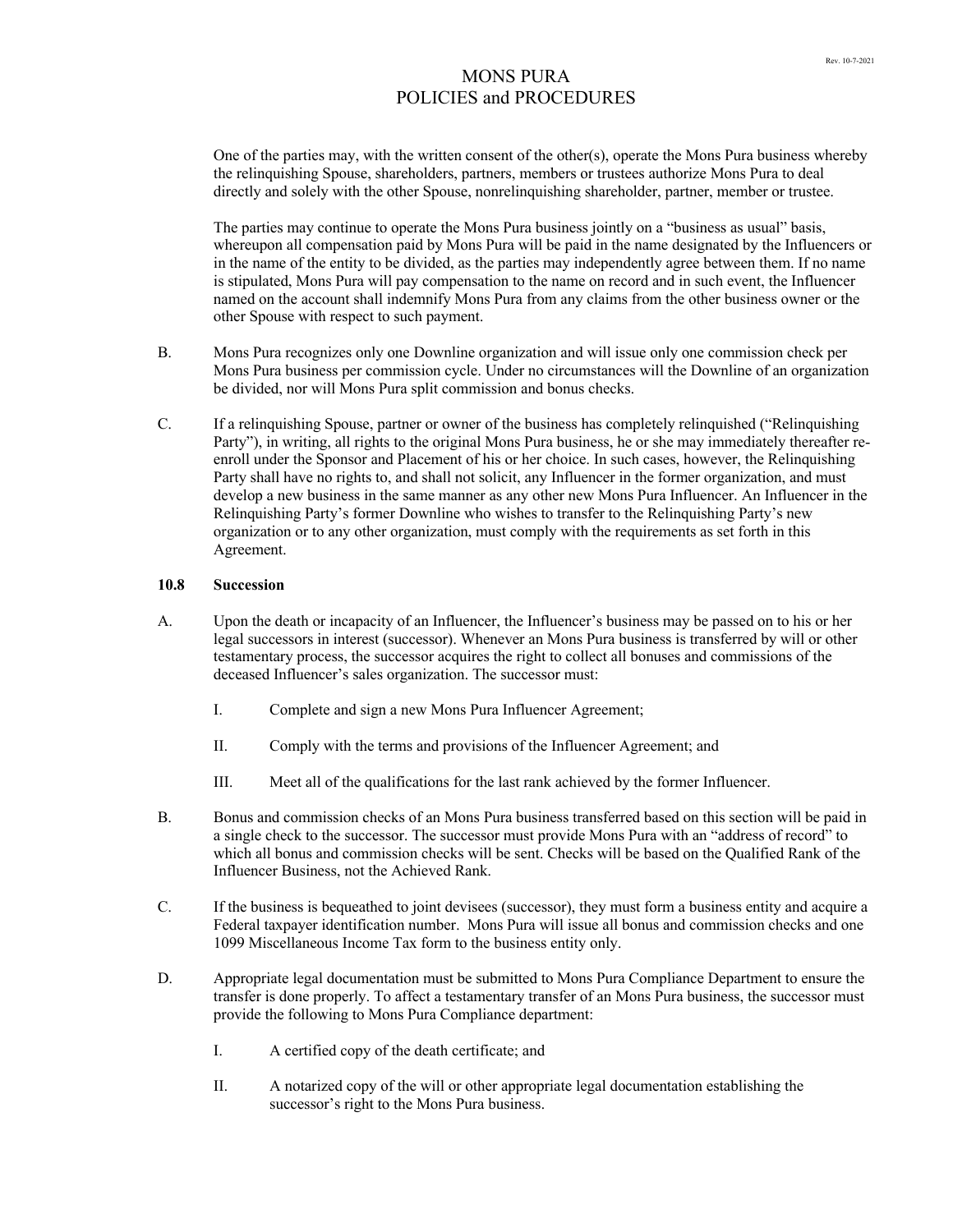- E. To complete a transfer of the Mons Pura business because of incapacity, the successor must provide the following to Mons Pura Compliance department:
	- I. A notarized copy of an appointment as trustee;
	- II. A notarized copy of the trust document or other appropriate legal documentation establishing the trustee's right to administer the Mons Pura business; and
	- III. A completed Influencer Agreement executed by the trustee.
- F. In the event of death or incapacition we don't want to force a sale, etc. If the successor is already an existing Influencer, Mons Pura will allow such Influencer to keep his or her own business plus the inherited business.
- G. If the successor wishes to terminate the Mons Pura business, he or she must submit a notarized statement stating the desire to terminate the business, along with a certified copy of the death certificate, appointment as trustee, or other appropriate legal documentation.
- H. Upon written request, Mons Pura may grant a one month bereavement waiver and pay out at the last "Qualified Rank" rank.

## **10.9 Resignation/Voluntary Termination**

- A. A Mons Pura Influencer may voluntarily terminate his or her business by failing to continue paying his or her annual fee.
- B. An Influencer may immediately terminate his or her business by submitting a written notice to the Mons Pura Customer Service Department. The written notice must include the following:
	- I. The Influencer's intent to resign;
	- II. Date of resignation;
	- III. Mons Pura Influencer Identification Number;
	- IV. Reason for resigning; and
	- V. Signature.
- C. An Mons Pura Influencer may not use resignation as a way to immediately change Sponsor and Placement. Instead, the Influencer who has voluntarily resigned is not eligible to reapply for a business or have any financial interest in an Mons Pura business for 6 months from the receipt of the written notice of resignation.
- D. After the 6 month period has expired, the Influencer may, at the discretion of Mons Pura, re-enroll under a different Sponsor and Placement.
- E. Mons Pura retains the right to approve or deny any request to re-enroll following voluntary termination.

#### **10.10 Involuntary Termination**

A. Mons Pura reserves the right to terminate an Influencer's business for, but not limited to, the following reasons;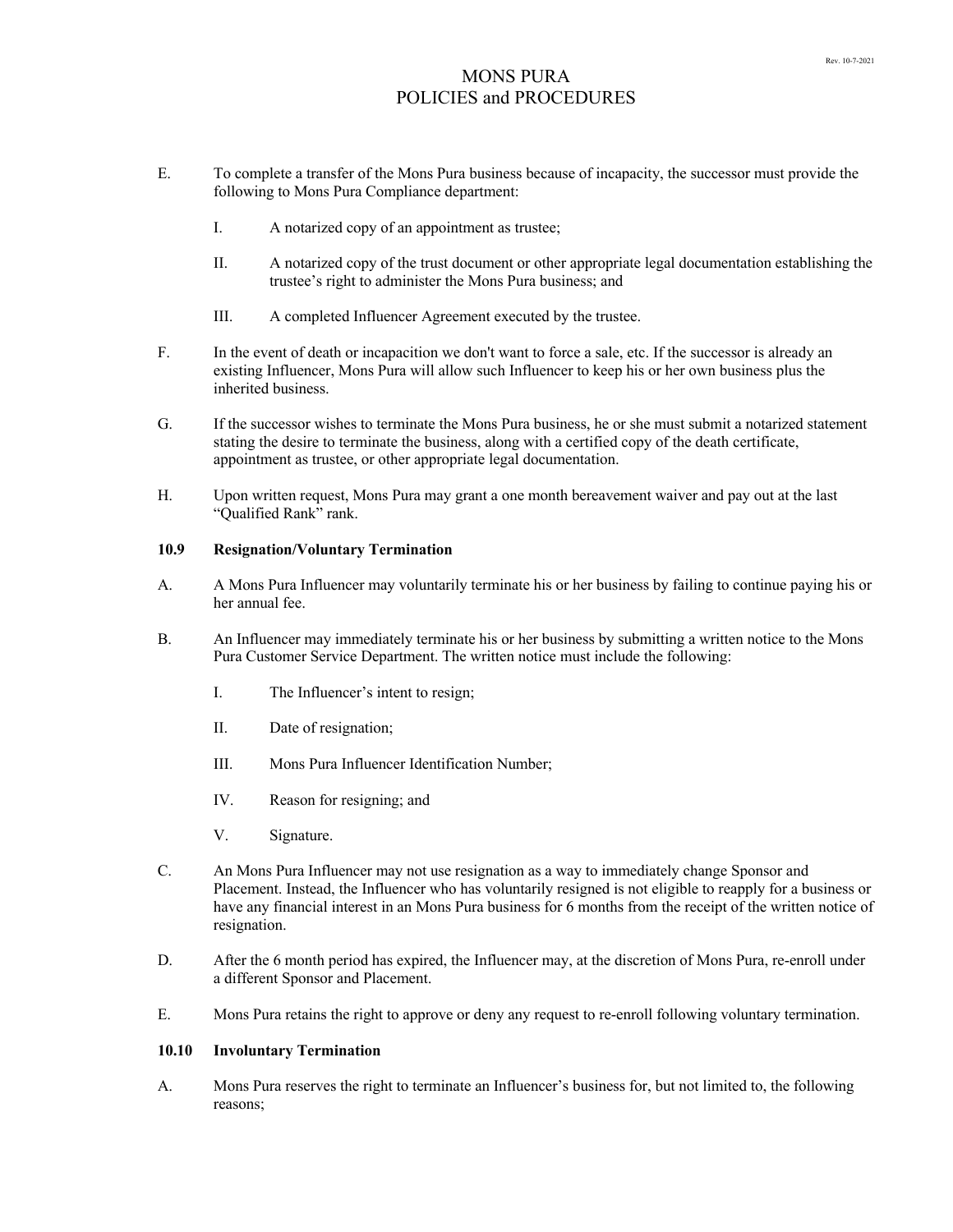- I. Violation of any terms or conditions of the Influencer Agreement;
- II. Violation of any provision in these Policies and Procedures;
- III. Violation of any provision in the Compensation Plan;
- IV. Violation of any applicable law, ordinance, or regulation regarding the Mons Pura business;
- V. Engaging in unethical business practices or violating standards of fair dealing; or
- B. Mons Pura will notify the Influencer in writing by certified mail, return receipt requested or overnight documented mail, at his or her last known address of its intent to terminate the Influencer's business and the reasons for termination. The Influencer will have 15 calendar days from the date of mailing of such notice to respond in writing to the allegations or claims constituting cause for termination as stated in the notice. Mons Pura will then have 30 calendar days from the date of receipt of the Influencer's response to render a final decision as to termination.
- C. If a decision is made by Mons Pura to terminate the Influencer's business, Mons Pura will inform the Influencer in writing that the business is terminated effective as of the date of the written notification. The Influencer will then have 15 calendar days from the date of mailing of such notice to appeal the termination in writing. Mons Pura must receive the Influencer's written appeal within 20 calendar days of the date of the Mons Pura termination letter. If the written appeal is not received within this time period, the termination will be considered final.
- D. If the Influencer does file a timely appeal of termination, Mons Pura will review its decision, along with any other information it may deem relevant, reconsider any other appropriate action, and notify the Influencer of its decision. The decision of Mons Pura is then considered final and not subject to further review.
- E. If the termination is not rescinded, the termination will be effective as of the date of the original termination notice by Mons Pura. The former Influencer shall thereafter be prohibited from using the names, marks or signs, labels, stationery, advertising, or business material referring to or relating to any Mons Pura products or services. Mons Pura will notify the active Upline Sponsor within 10 days after termination. The organization of the terminated Influencer will "roll up" to the active Upline Sponsor on record.
- F. The Mons Pura Influencer who is involuntarily terminated by Mons Pura may not re-apply for a business, either under his or her present name or any other name or entity, without the express written consent of an officer of Mons Pura, following a review by the Mons Pura Compliance Committee. In any event, such Influencer may not re-apply for a business for 12 months from the date of termination.

## **10.11 Effect of Cancellation**

Following an Influencer's failure to pay their monthly autopay, cancellation for inactivity, or voluntary or involuntary termination (collectively, a "cancellation") such Influencer:

- A. Shall have no right, title, claim or interest to any commission or bonus from the sales generated by the Influencer's former organization or any other payments in association with the Influencer's former independent business.
- B. Effectively waives any and all claims to property rights or any interest in or to the Influencer's former Downline organization.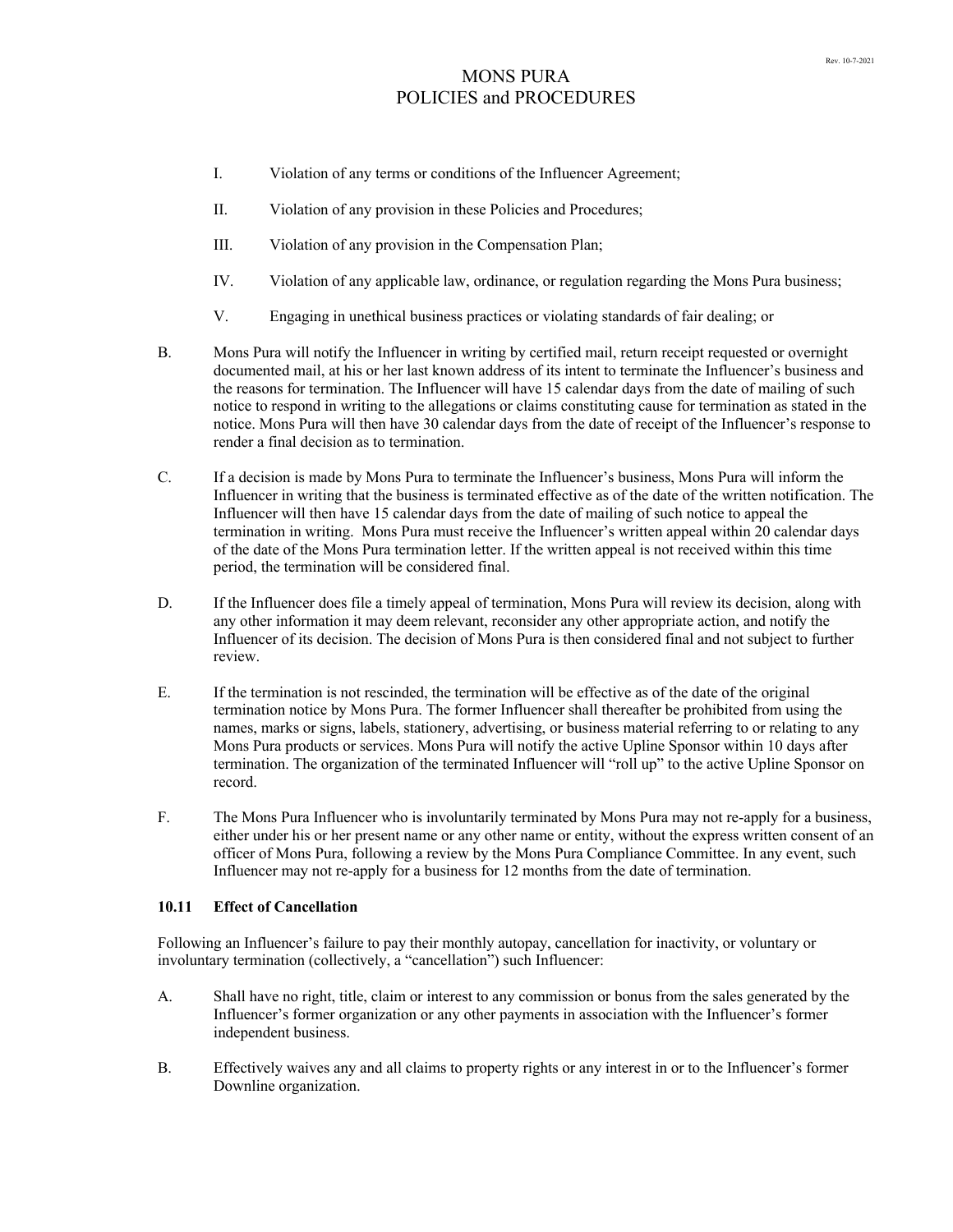C. Shall receive commissions and bonuses only for the last full pay period in which he or she was active prior to cancellation, less any amounts withheld during an investigation preceding an involuntary cancellation, and less any other amounts owed to Mons Pura.

## **11.0 DISCIPLINARY SANCTIONS**

#### **11.1 Imposition of Disciplinary Action - Purpose**

A. It is the spirit of Mons Pura that integrity and fairness should pervade among its Influencers, thereby providing everyone with an equal opportunity to build a successful business. Therefore, Mons Pura reserves the right to impose disciplinary sanctions at any time, when it has determined that an Influencer has violated the agreement or any of these Policies and Procedures or the Compensation Plan as they may be amended from time to time by Mons Pura.

### **11.2 Consequences and Remedies of Breach**

- A. Disciplinary actions may include one or more of the following:
	- I. Monitoring an Influencer's conduct over a specified period of time to assure compliance;
	- II. Issuance of a written warning or requiring the Influencer to take immediate corrective action;
	- III. Imposition of a fine (which may be imposed immediately or withheld from future commission checks) or the withholding of commission checks (a Commission Hold) until the matter causing the Commission Hold is resolved or until Mons Pura receives adequate additional assurances from the Influencer to ensure future compliance;
	- IV. Suspension from participation in Company or Influencer events, rewards, or recognition;
	- V. Suspension of the Mons Pura Influencer Agreement and business for one or more pay periods;
	- VI. Involuntary termination of the Influencer's Agreement and business;
	- VII. Any other measure which Mons Pura deems feasible and appropriate to justly resolve injuries caused by the Influencer's policy violation or contractual breach; OR
	- VIII. Legal proceedings for monetary or equitable relief.

## **12.0 DISPUTE RESOLUTION**

### **12.1 Grievances**

- A. If an Mons Pura Influencer has a grievance or complaint against another Influencer regarding any practice or conduct relating to their respective Mons Pura businesses, he or she is encouraged to resolve the issue directly with the other party. If an agreement cannot be reached, the Influencer should seek assistance from his or her nearest Upline Influencer. If the matter still cannot be resolved, it must be reported directly to the Mons Pura Compliance Department as outlined below in this Section.
- B. The Mons Pura Compliance Department will be the final authority on settling such grievance or complaint and its written decision shall be final and binding on the Influencers involved.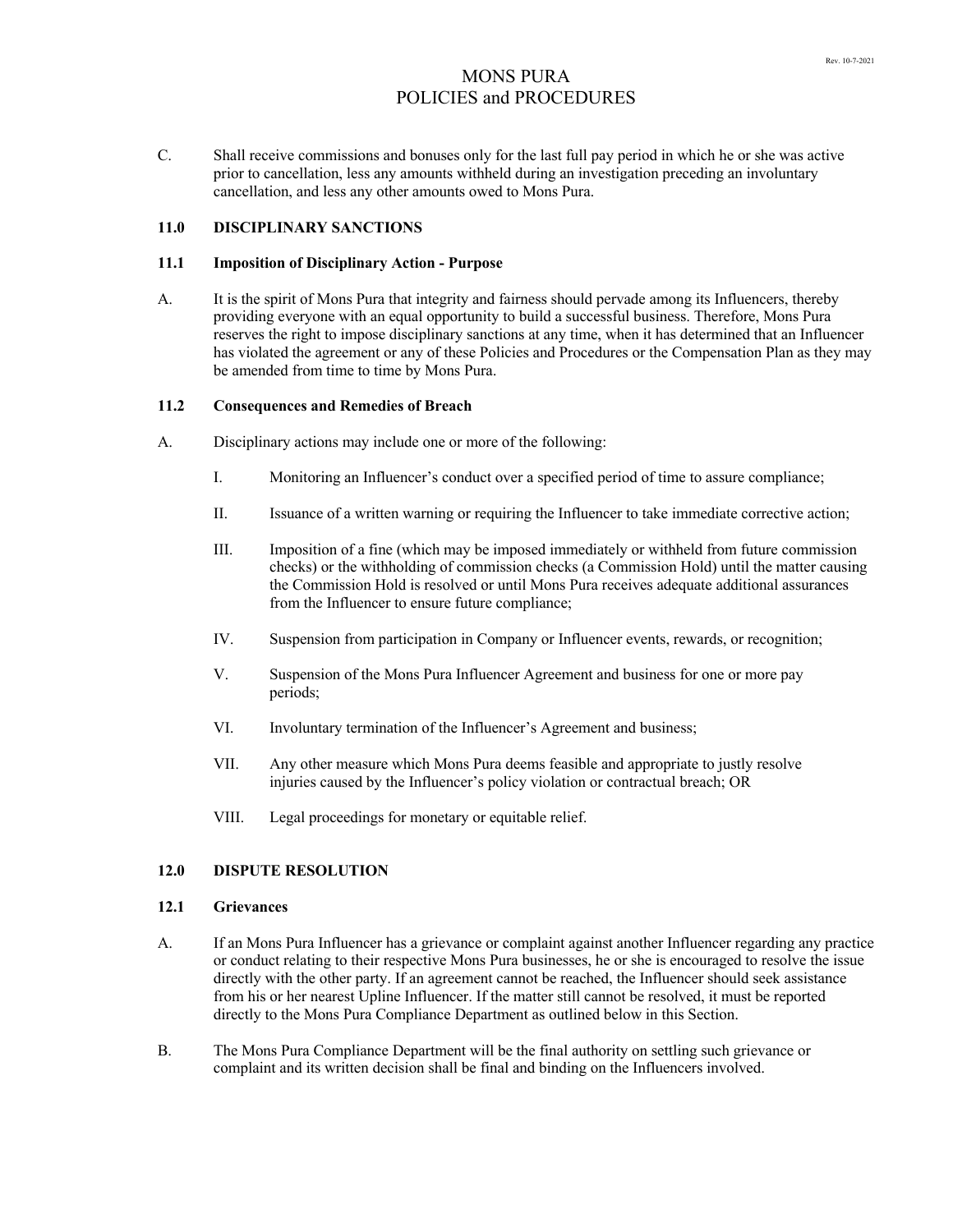- C. Mons Pura will confine its involvement to disputes regarding Mons Pura business matters only. Mons Pura will not decide issues that involve personality conflicts or unprofessional conduct by or between Influencers outside the context of an Mons Pura business. These issues go beyond the scope of Mons Pura and may not be used to justify a Sponsor or Placement change or a transfer to another Mons Pura organization.
- D. Mons Pura does not consider, enforce, or mediate third party agreements between Influencers, nor does it provide names, funding, or advice for obtaining outside legal counsel.
- E. Process for Grievances:

I. The Mons Pura Influencer should submit a written letter of complaint (e-mail will not be accepted) directly to the Mons Pura Compliance Department. The letter shall set forth the details of the incident as follows:

- a. The nature of the violation;
- b. Specific facts to support the allegations;
- c. Dates;
- d. Number of occurrences;
- e. Persons involved; and
- f. Supporting documentation.

II. Upon receipt of the written complaint, Mons Pura will conduct an investigation according to the following procedures:

- a. The Compliance Department will send an acknowledgment of receipt to the complaining Influencer;
- b. The Compliance Department will provide a verbal or written notice of the allegation to the Influencer under investigation. If a written notice is sent to the Influencer, he or she will have 10 business days from the date of the notification letter to present all information relating to the incident for review by Mons Pura.
- c. The Compliance Department will thoroughly investigate the complaint, consider all the submitted information it deems relevant, including information from collateral sources. Due to the unique nature of each situation, determinations of the appropriate remedy will be on a case by case basis, and the length of time to reach a resolution will vary.
- d. During the course of the investigation, the Compliance Department will only provide periodic updates simply stating that the investigation is ongoing. No other information will be released during this time. Influencer calls, letters, and requests for "progress reports" during the course of the investigation will not be answered or returned.
- F. Mons Pura will make a final decision and timely notify the Mons Pura Influencers involved.

## **12.2 Arbitration**

A. Prior to instituting arbitration, the parties shall meet in good faith and attempt to resolve any dispute arising from or relating to the Agreement through non-binding mediation. One individual who is mutually acceptable to the parties shall be appointed as mediator. The mediator's fees and costs, as well as the costs of holding and conducting the mediation, shall be divided equally between the parties. Each party shall pay its portion of the anticipated shared fees and costs at least ten (10) days in advance of the mediation. Each party shall pay its own attorneys fees, costs, and individual expenses associated with conducting and attending the mediation. Mediation shall be held in Salt Lake City, Utah, and shall last no more than two (2) business days.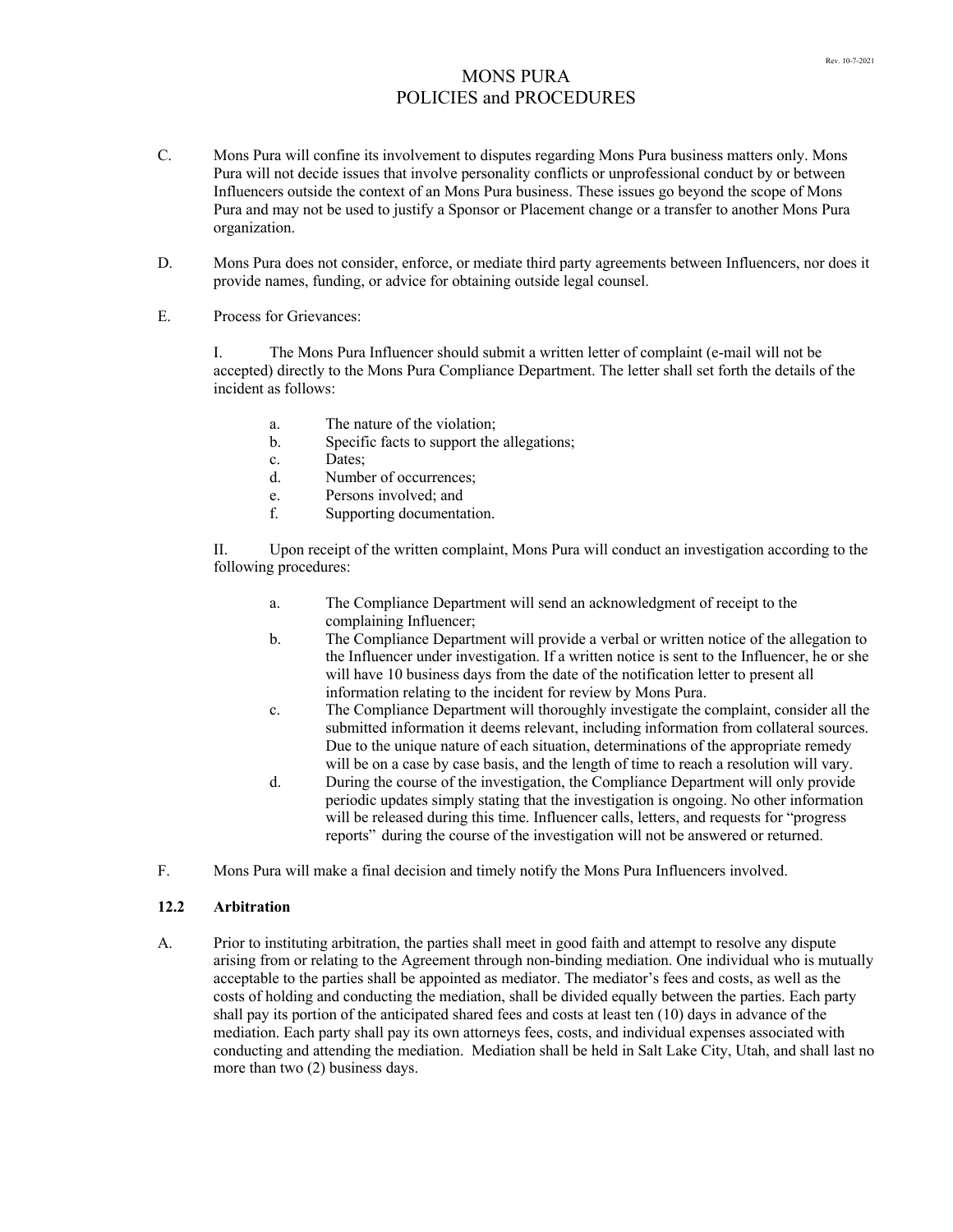- B. If mediation is unsuccessful, any controversy or claim arising out of or relating to the Mons Pura Influencer Agreement, these Policies and Procedures, or the breach thereof, the Influencer's business or any dispute between Mons Pura and the Influencer, shall be settled by binding arbitration administered by the American Arbitration Association under its commercial arbitration rules, and judgment on the award rendered by the arbitrator may be entered in any court having jurisdiction thereof. Any such arbitration shall be held in Salt Lake City, Utah, USA. There shall be one arbitrator, who shall have expertise in business law transactions and who shall be knowledgeable in the direct selling industry, selected from a panel provided by the American Arbitration Association.
- C The prevailing party in any such arbitration shall be entitled to receive from the losing party, all costs and expenses of arbitration, including attorney's fees and filing fees not to exceed \$100,000. The decision of the arbitrator shall be final and binding on the parties and may, if necessary, be reduced to judgment in any court of competent jurisdiction.
- D. This agreement to arbitration shall survive any termination or expiration of the Influencer Agreement.
- E. Nothing in these Policies and Procedures shall prevent Mons Pura from applying for or obtaining from any court having jurisdiction a writ of attachment, a temporary injunction, preliminary injunction, permanent injunction, or other relief available to safeguard and protect Mons Pura interests or its Confidential Information prior to, during or following the filing of an arbitration or other proceeding, or pending the rendition of a decision or award in connection with any arbitration or other proceeding.
- F. These Policies and Procedures and any arbitration involving an Influencer and Mons Pura shall be governed by and construed in accordance with the laws of the State of Utah, without reference to its principles of conflict of laws.

#### **12.3 Severability**

If any provision of these Policies and Procedures is found to be invalid, or unenforceable for any reason, only the invalid provision shall be severed. The remaining terms and provisions hereof shall remain in full force and shall be construed as if such invalid or unenforceable provision never had comprised a part of these Policies and Procedures.

#### **12.4 Waiver**

- A. Only an Officer of Mons Pura can, in writing, affect a waiver of the Mons Pura Policies and Procedures. Mons Pura's waiver of any particular breach by an Influencer shall not affect Mons Pura's rights with respect to any subsequent breach, nor shall it affect the rights or obligations of any other Influencer.
- B. The existence of any claim or cause of action of an Influencer against Mons Pura shall not constitute a defense to Mons Pura's enforcement of any term or provision of these Policies and Procedures.

## **12.5 Successors and Claims**

The agreement shall be binding upon and inure to the benefit of the parties and their respective successors and assigns.

## **13.0 GOVERNING LAW**

These Policies and Procedures shall be governed by and construed in accordance with the Laws of the State of Utah and the exclusive jurisdiction of the United States courts.

# **14.0 MONS PURA GLOSSARY OF TERMS**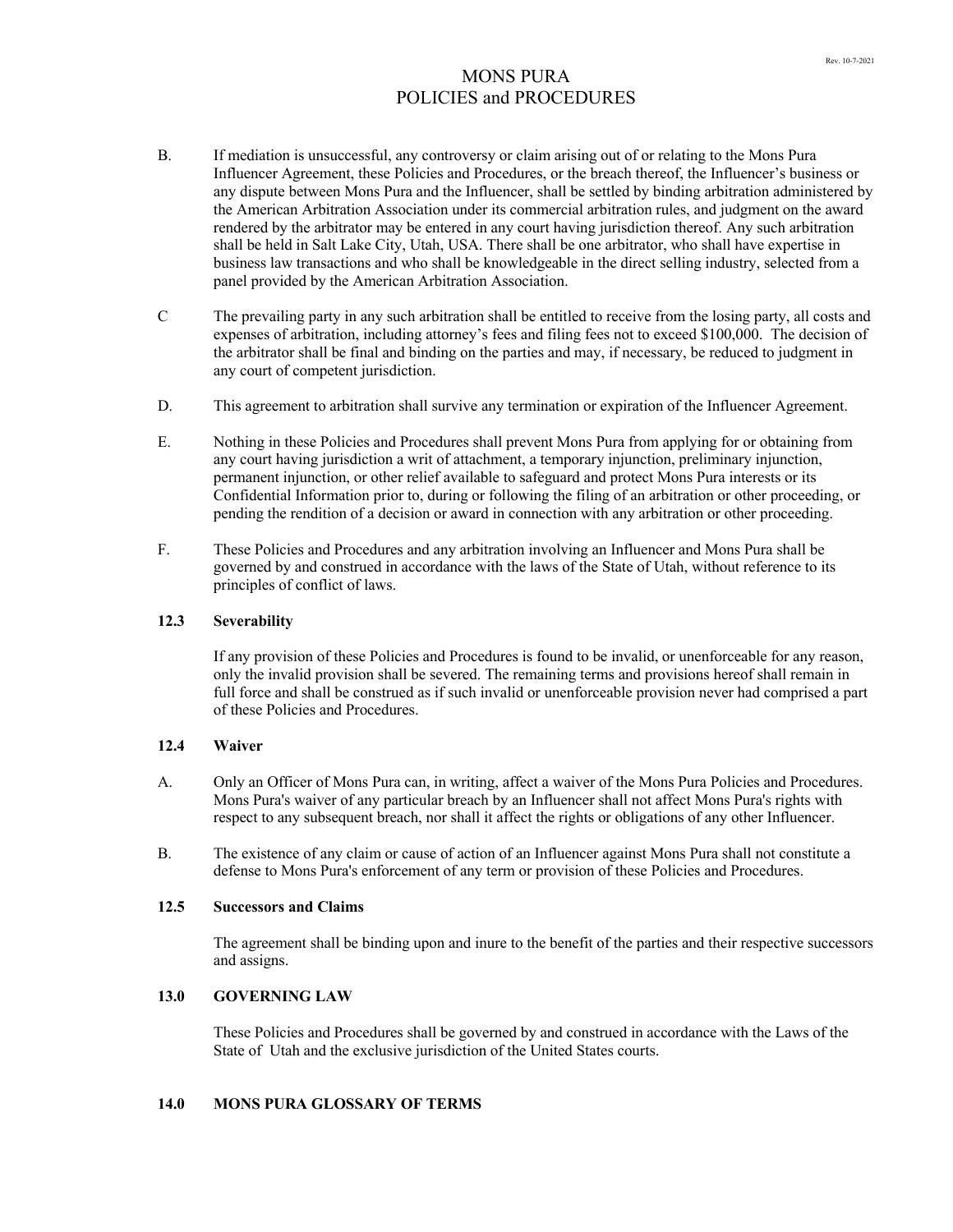- **Achieved Rank:** The highest rank that an Influencer Member has achieved. Rank under the Mons Pura Influencer Rewards Program is determined by the number of personally sponsored active Members and group volume.
- **Active Influencer:** An Influencer who received an Mons Pura username, paid an enrollment fee and submitted a signed Mons Pura Influencer Agreement.
- **Active Influencer Member:** An active Influencer Member is someone who has purchased one of the Mons Pura Membership Training Packages (Basic, Partner, and Professional) and remains active by purchasing a monthly subscription.
- **Influencer Business:** The sales organization of an Mons Pura Influencer, which includes all Downline Influencers.
- **Influencer** An individual/entity, who received an Mons Pura username, paid an enrollment fee and submitted a signed Mons Pura Influencer Agreement. Each eligible Influencer is entitled to the Rapid Rewards Bonus component of the Mons Pura Influencer Rewards Program.
- **Influencer Member:** An Influencer that becomes a Member by purchasing any one of the Mons Pura Membership only Training Packages. Each eligible Influencer Member is also entitled to the Level Bonus and Mentor Bonus components of the Mons Pura Influencer Rewards Program.
- **Influencer Rewards Program:** The name of the multi-level compensation plan that is available to eligible Mons Pura Influencers.
- **Agreement:** Refers to the Mons Pura Influencer Agreement, these Policies and Procedures, Terms and Conditions, and the Mons Pura Compensation Plan.
- **Bonus Points (BP):** The specific volume attached to the purchase by Members of one of the membership packages that contain proprietary educational materials prepared exclusively for Mons Pura as well as for those Members that remain on active monthly subscription.
- **Director:** Once an Influencer Member has personally sponsored between 3-5 Members, he or she has reached the rank of Director 3, Director 4, etc.
- **Downline:** A sales organization comprised of Influencers and Members sponsored below a particular Influencer.
- **Group Volume (GV):** Group Volume is the total BP earned within a downline organization.
- **Ineligible Influencer:** An Influencer who is not eligible to participate in the Mons Pura Influencer Rewards Program due to activity by the Influencer that has placed the Influencer's business in a suspended status.
- **Level Bonus:** The Level Bonus is paid monthly and is generated from the Influencer Member's total group volume earned during the month. Influencer Members receive a 5% Level Bonus on the GV up to 10 levels deep in their Downline.
- **Member:** Customers who purchase one of the membership packages that contain proprietary educational materials prepared exclusively for Mons Pura become "Members". A Member is not an Influencer and does not participate in the Mons Pura Influencer Rewards Program.
- **Mentor:** Once an Influencer Member has personally sponsored between 6-9 Members, he or she has reached the rank of Mentor 6, Mentor 7, etc.